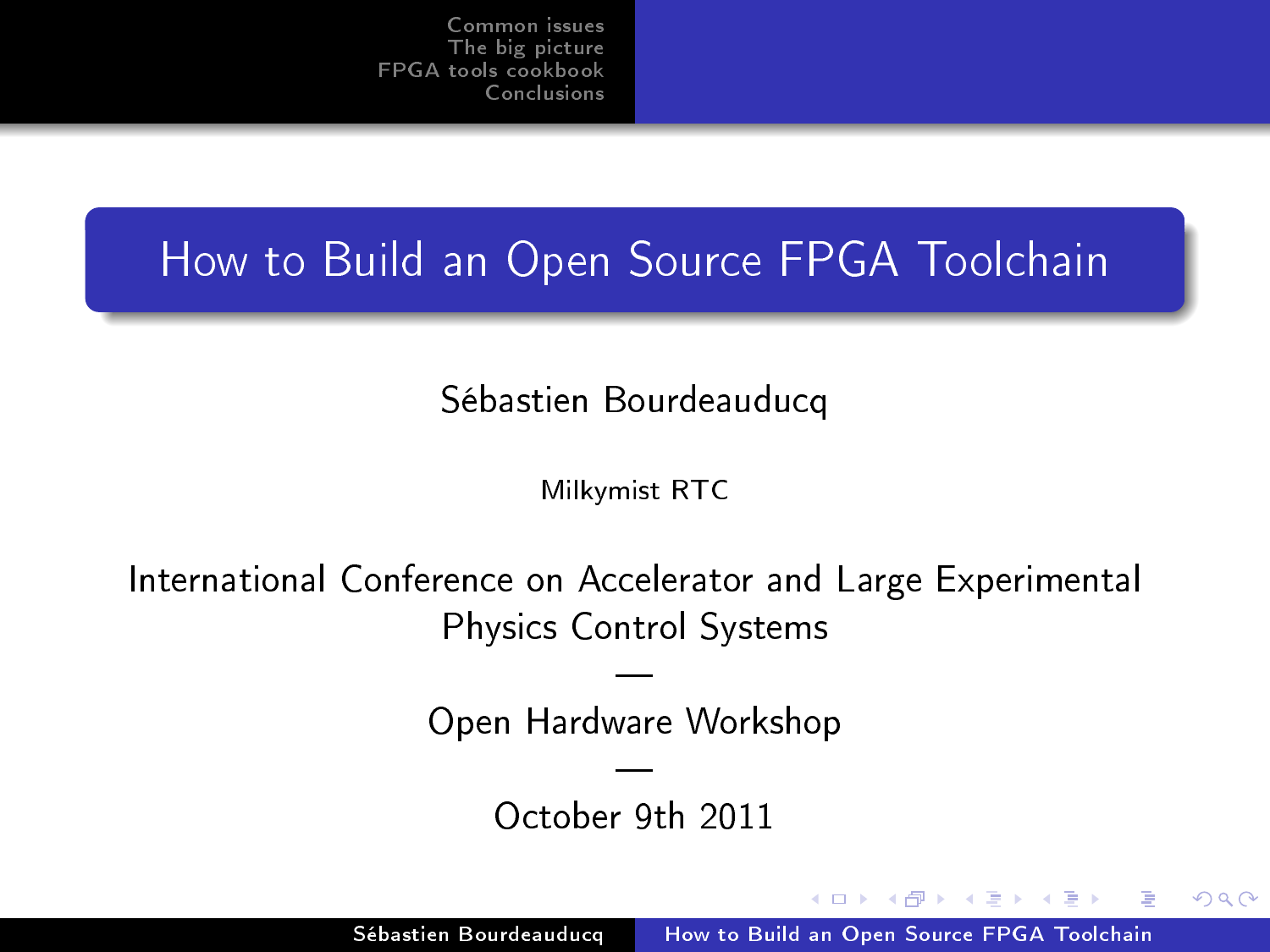## Common issues

#### Problem

Instead of developing independent tools, you want to talk FPGA companies into opening their source code.

<span id="page-1-0"></span>E

K ロ ▶ K 何 ▶ K ヨ ▶ K ヨ ▶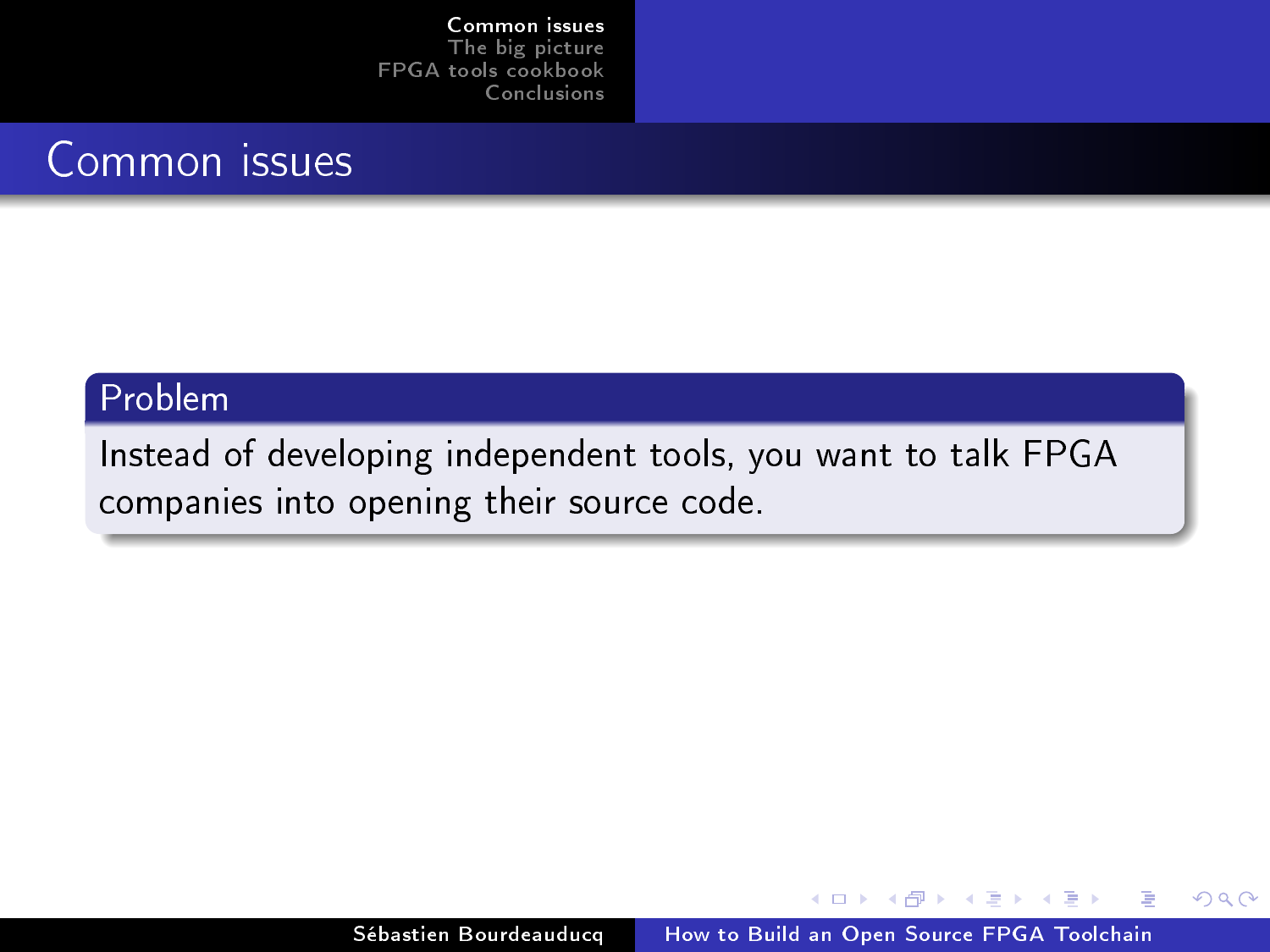## Common issues

#### Problem

Instead of developing independent tools, you want to talk FPGA companies into opening their source code.

## Solution

They won't. Save your breath and start coding.

イロメ イ母メ イヨメ イヨ

 $QQ$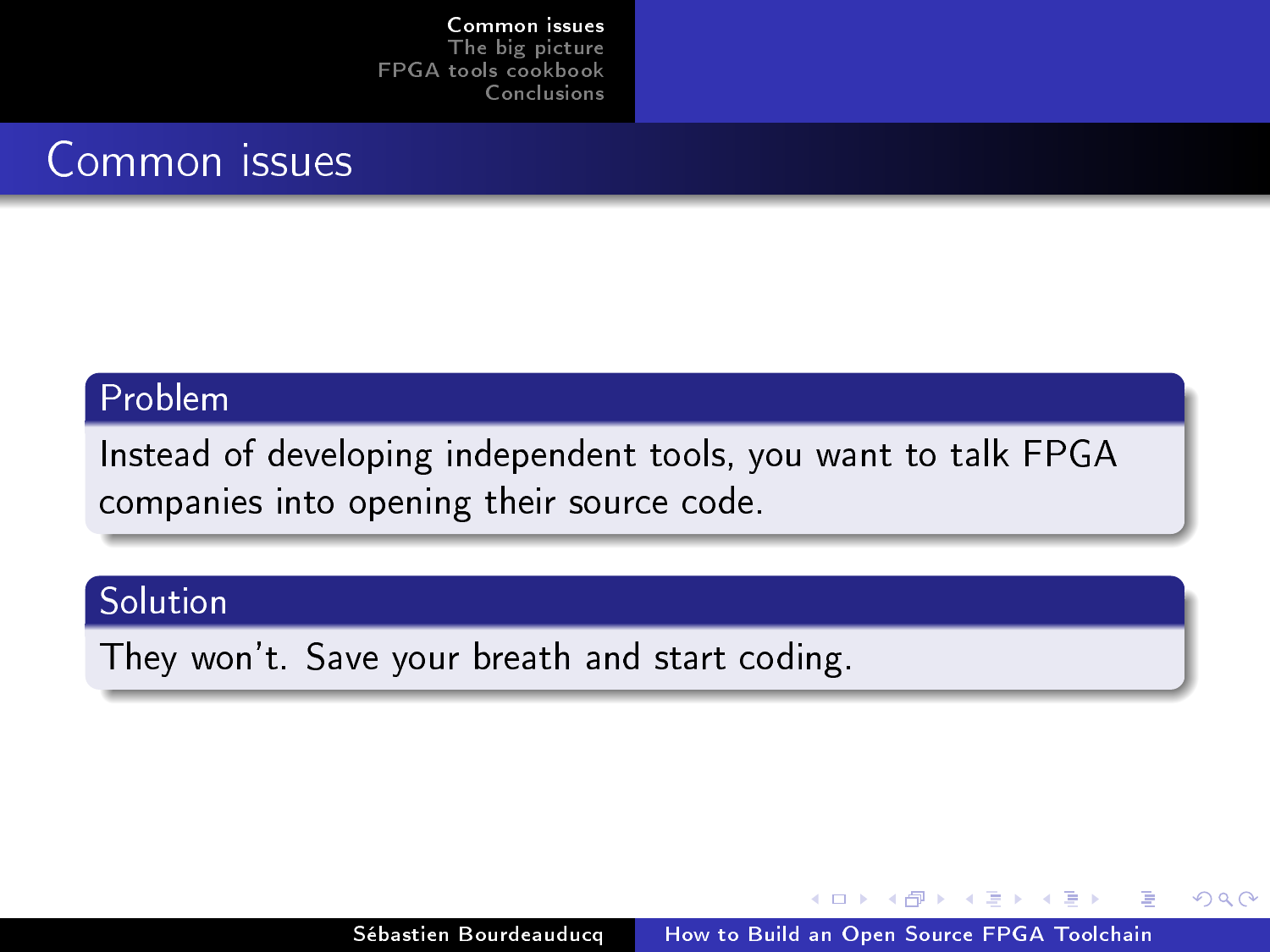## Common issues

### Problem

You think that FPGA companies do not publish the information needed to write a toolchain and reverse engineering seems impossible.

and the first

化重变 化重

 $2990$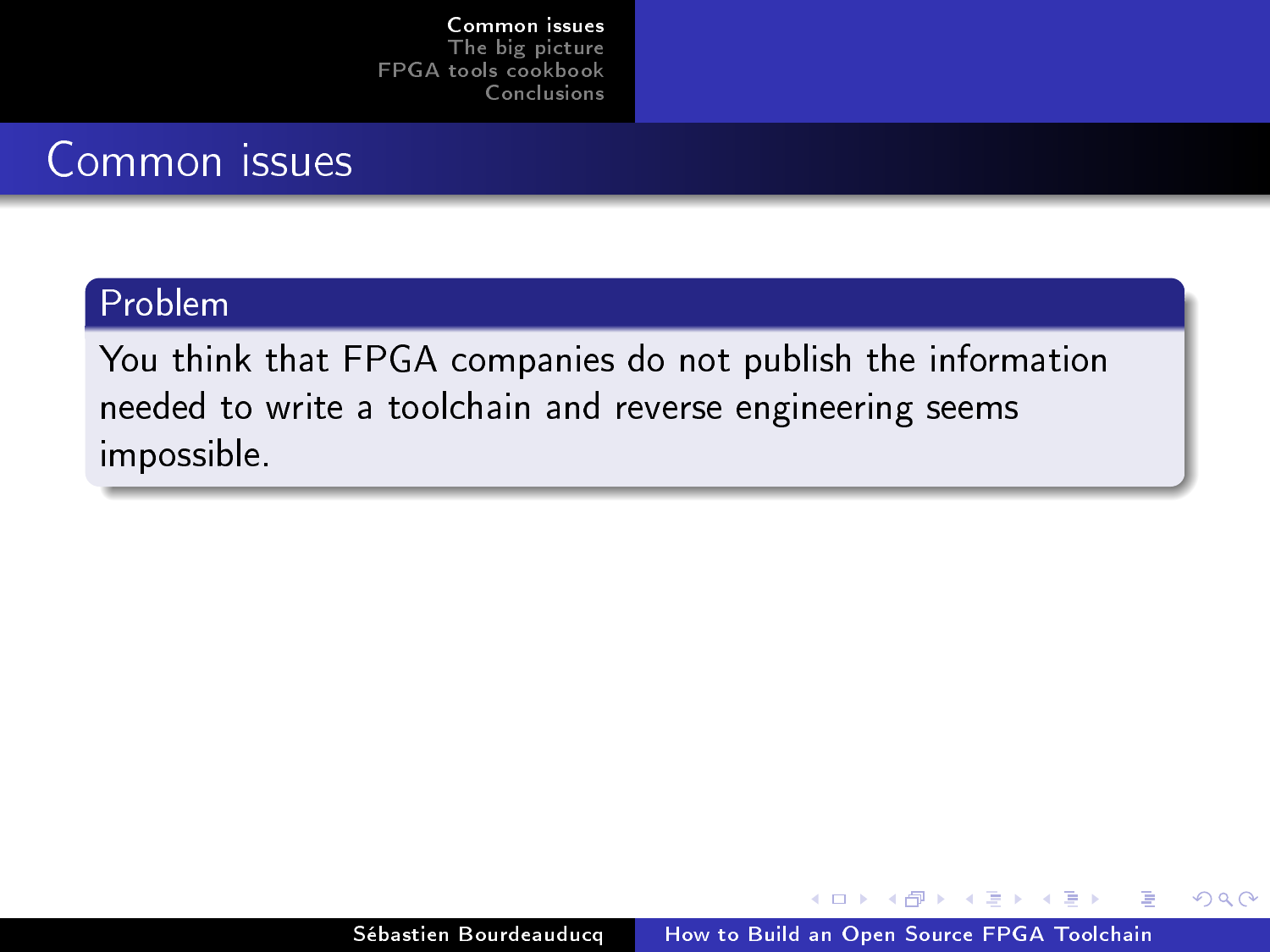## Common issues

### Problem

You think that FPGA companies do not publish the information needed to write a toolchain and reverse engineering seems impossible.

#### Solution

Find out that FPGA companies do publish a lot of information (netlist documentation, raw chip structure including interconnect, parts of the timing model). Look closer at the secret Xilinx bitstream format, it is surprisingly straightforward and easy to reverse engineer.

つくい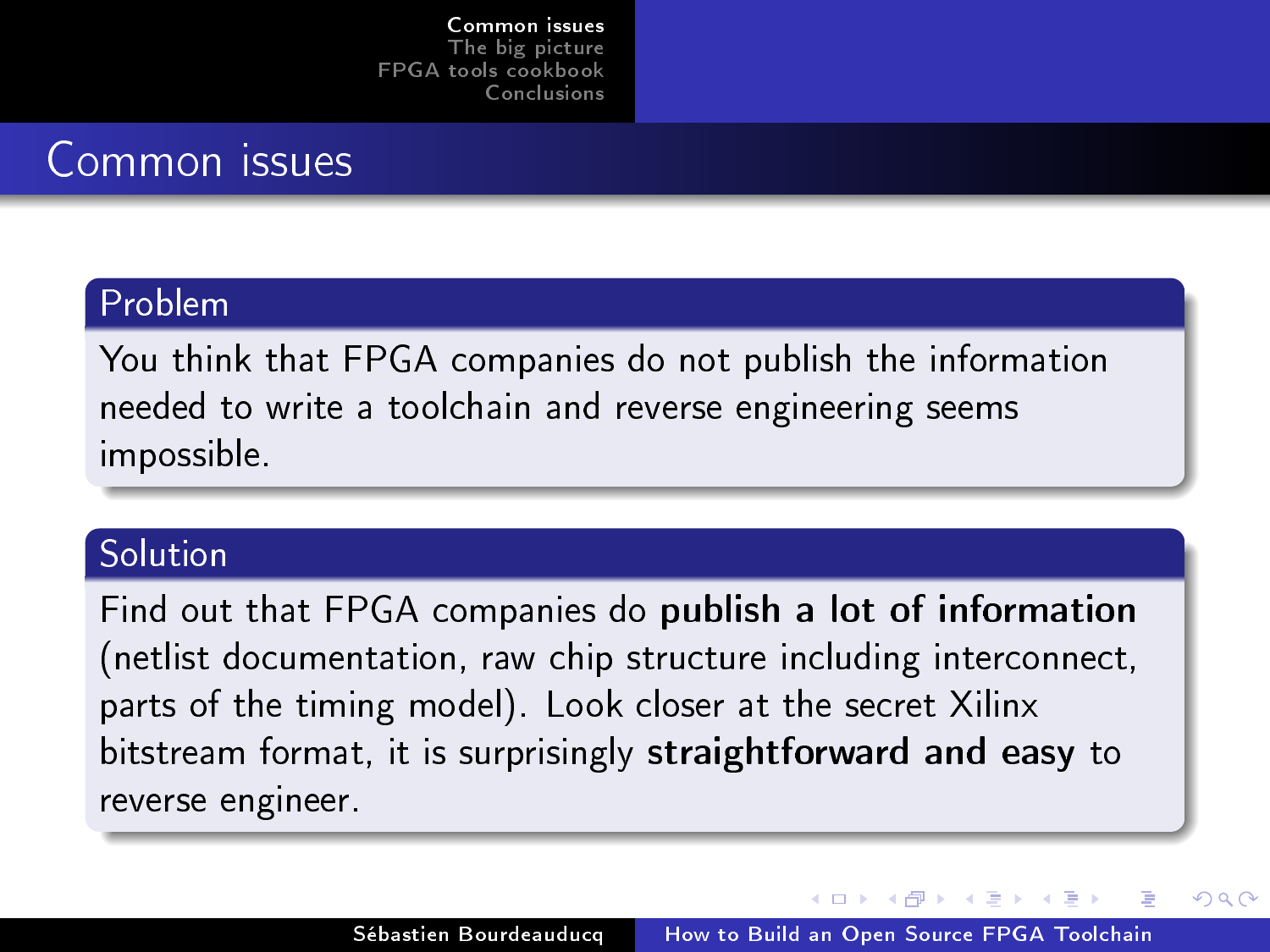## Common issues

### Problem

You do not want to work for free for uncooperative FPGA companies. Reverse engineering seems to be a waste of time as FPGA chips may quickly become obsolete.

and and

医阿里氏阿里

 $2990$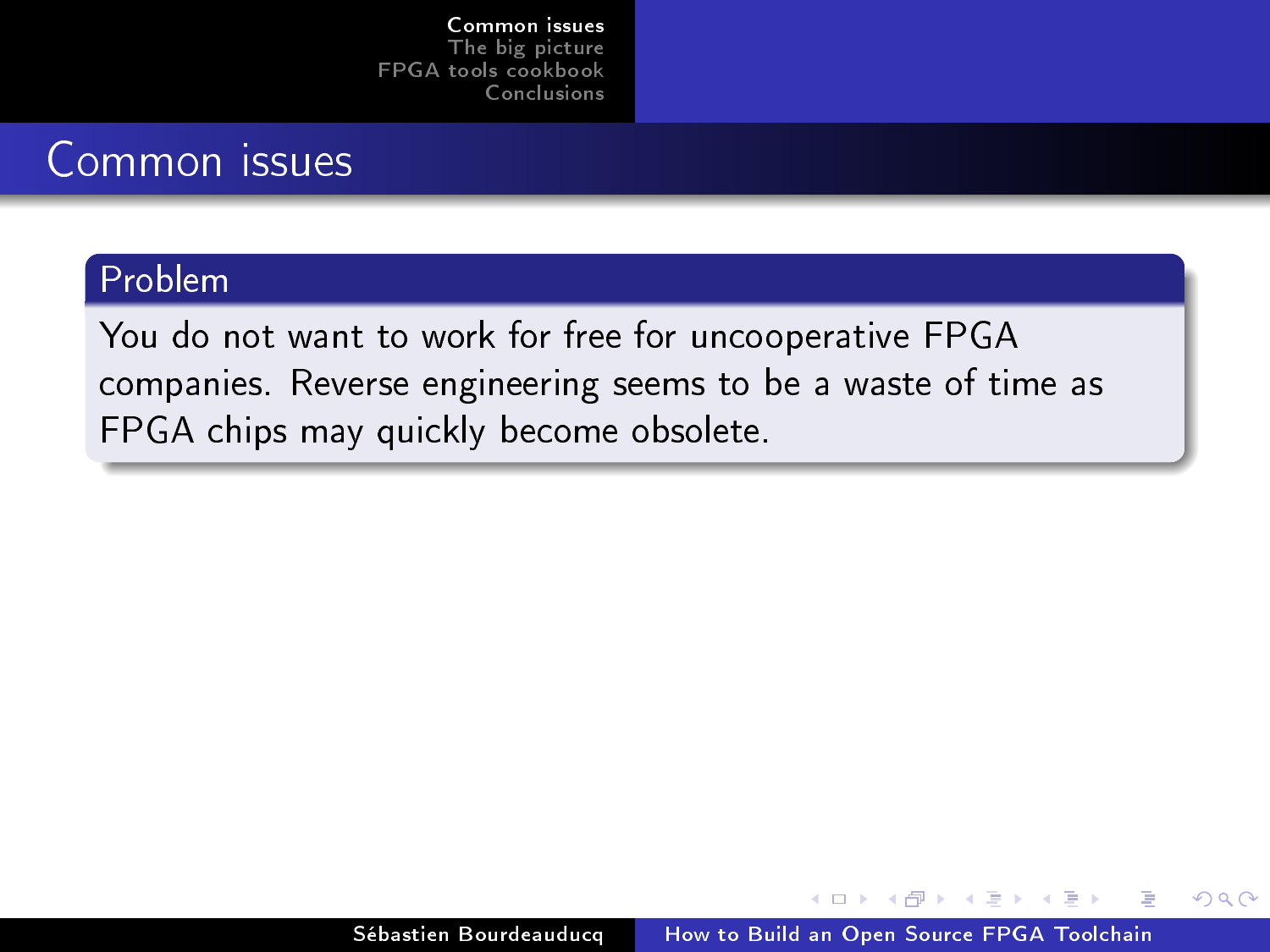## Common issues

### Problem

You do not want to work for free for uncooperative FPGA companies. Reverse engineering seems to be a waste of time as FPGA chips may quickly become obsolete.

## Solution A

Found your own FPGA startup.

イロメ イ母メ イヨメ イヨ

 $QQ$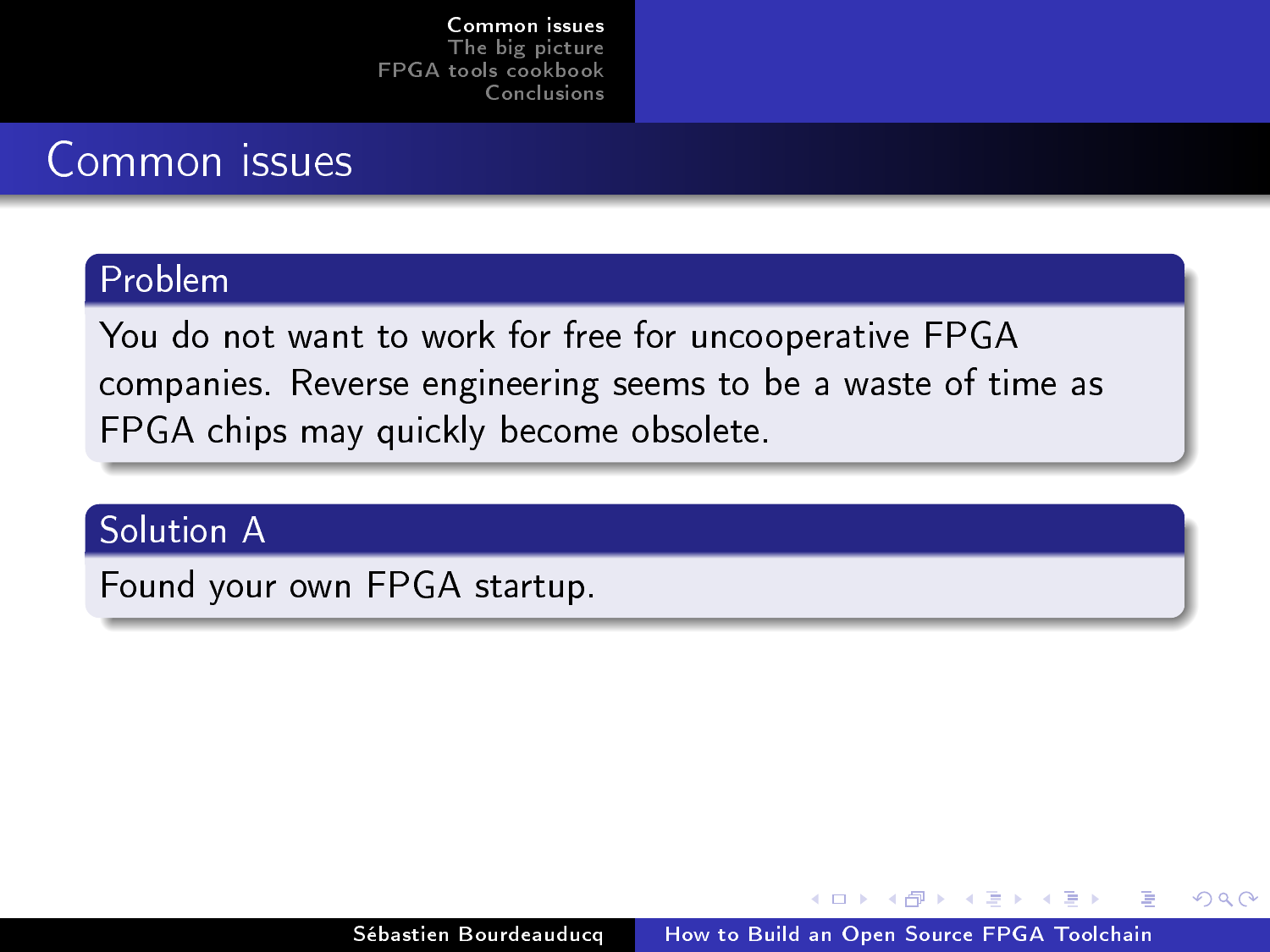# Common issues

### Problem

You do not want to work for free for uncooperative FPGA companies. Reverse engineering seems to be a waste of time as FPGA chips may quickly become obsolete.

## Solution A

Found your own FPGA startup.

### Solution B

Bite the bullet and consider that a very large part of the toolchain infrastructure can be generic and portable to many FPGA families - and hopefully to an open one someday.

イロメ イ母メ イヨメ イヨメ

÷,

 $QQ$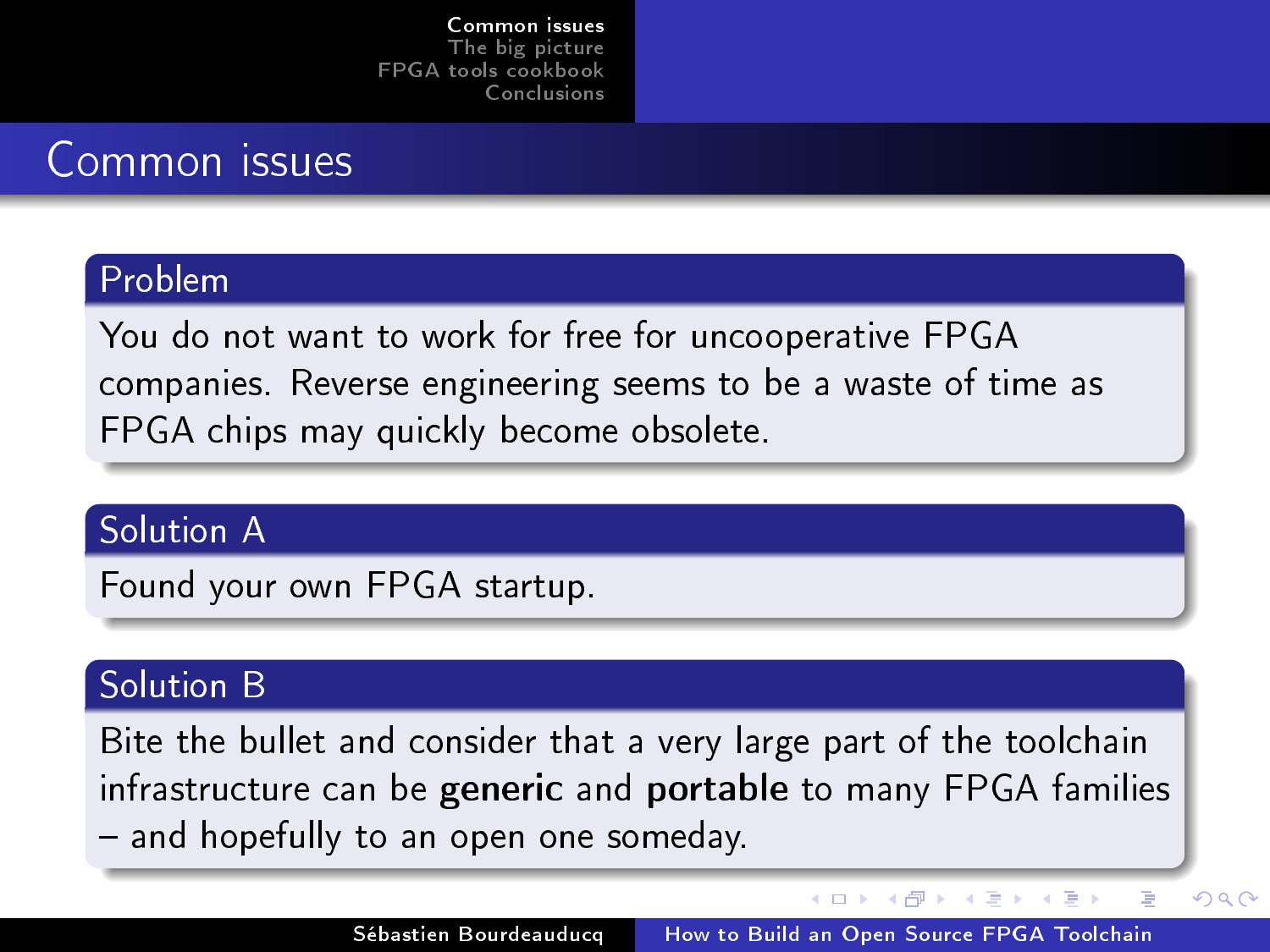## Common issues

#### Problem

You are afraid of destroying FPGAs while developing your toolchain.

4 0 8  $\overline{A}$  E

医阿里氏阿里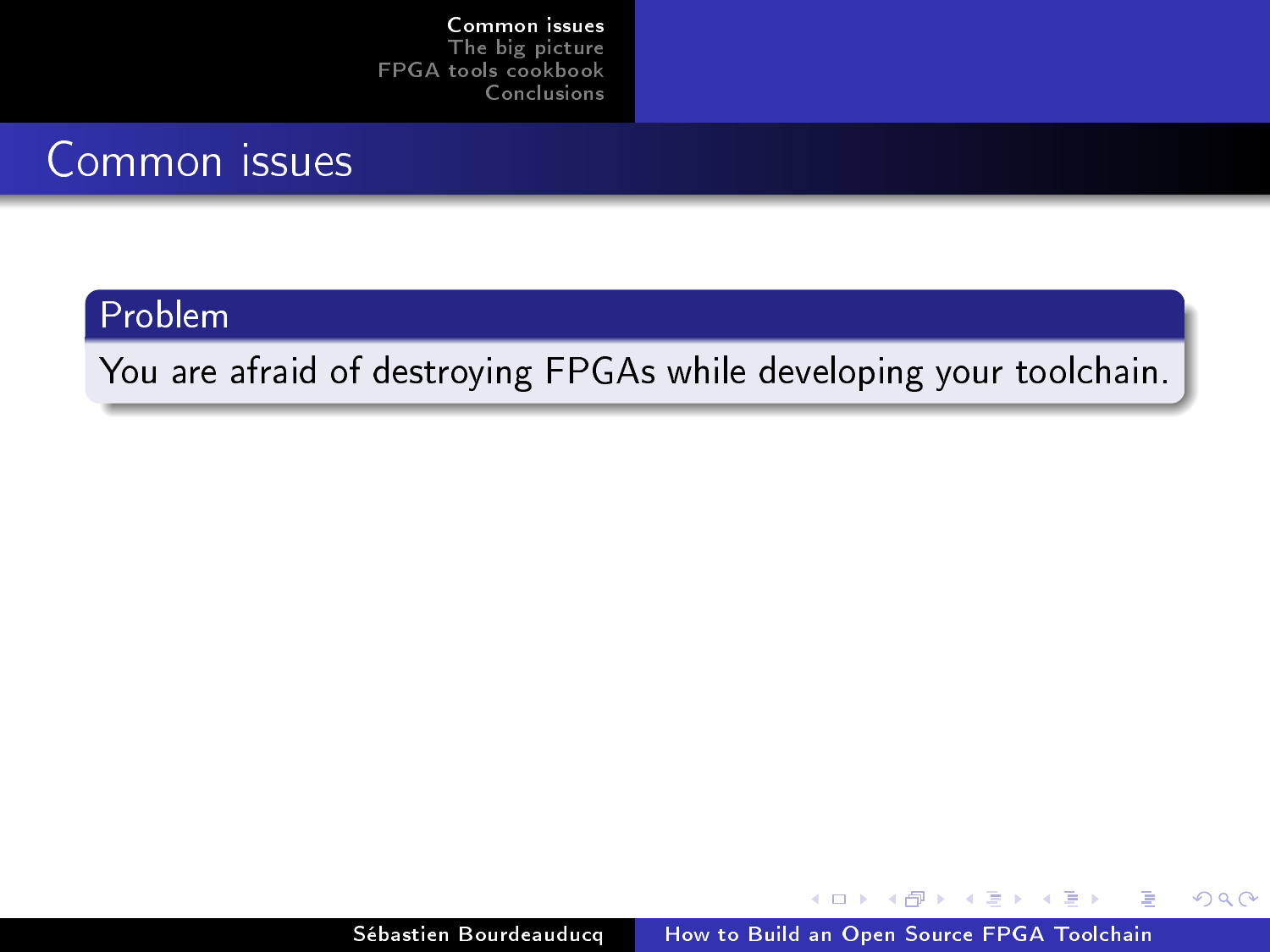## Common issues

#### Problem

You are afraid of destroying FPGAs while developing your toolchain.

### Solution

- Risks of damaging modern FPGAs are overrated. Did you know that temporary internal short circuits occur even with the regular Xilinx flow?
- Test first on cheap FPGAs, some are easily available for less than \$10.
- No risk, no fun!

a miller

つくい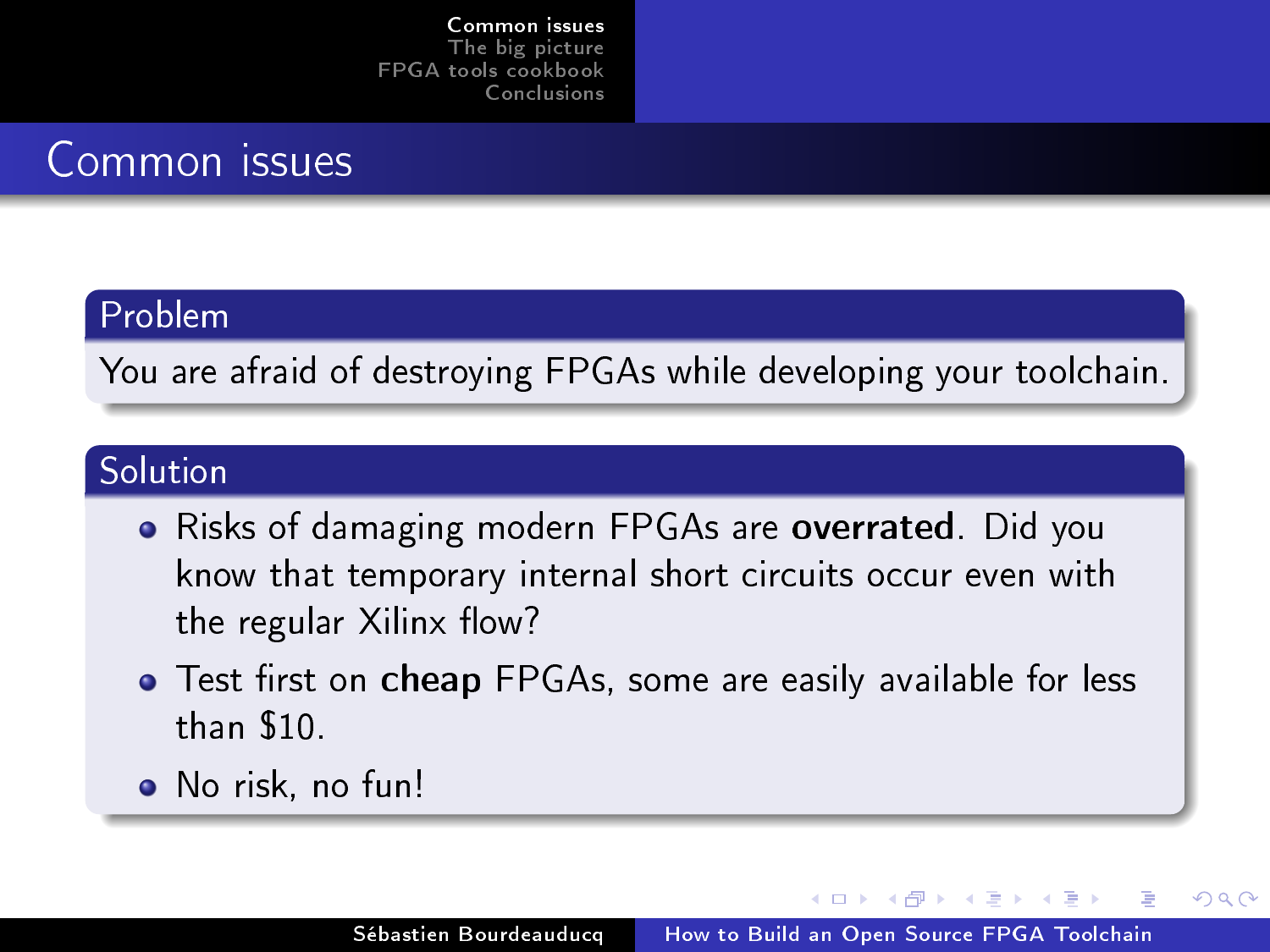## Common issues

### Problem

Building a FPGA toolchain seems impossibly hard and you don't know where to begin.

E

K ロ ▶ K 何 ▶ K ヨ ▶ K ヨ ▶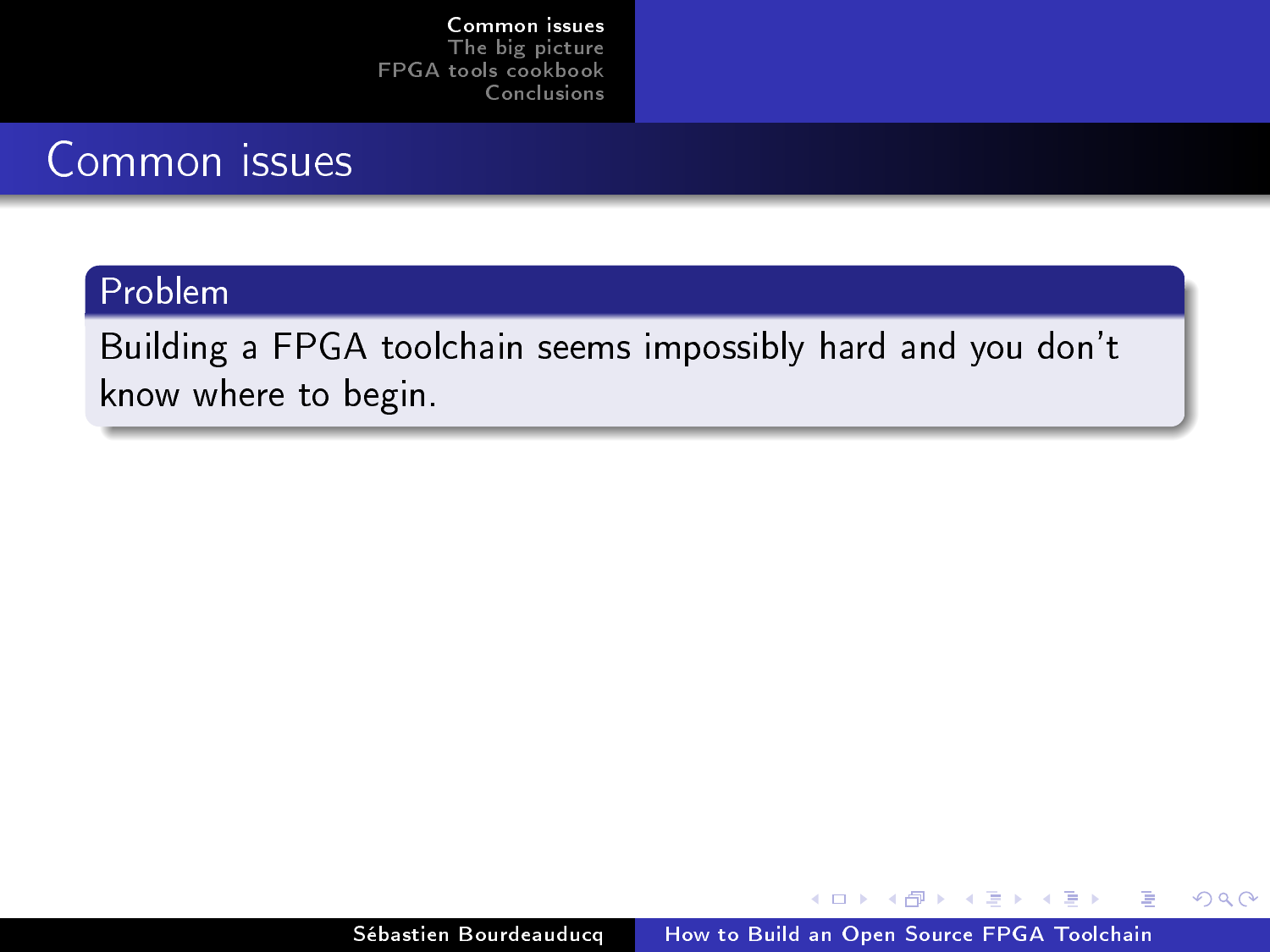## Common issues

### Problem

Building a FPGA toolchain seems impossibly hard and you don't know where to begin.

### Solution

- **Study** in detail how the existing FPGA toolchains work.
- Replace the proprietary tools one by one and consider compatibility with them.
- **Perfection is unattainable**. Accept being suboptimal in many cases (like the proprietary toolchain).
- Start with a very crude toolchain and improve it later.

**←ロ ▶ → 何 ▶ → ヨ ▶ →** 

 $QQ$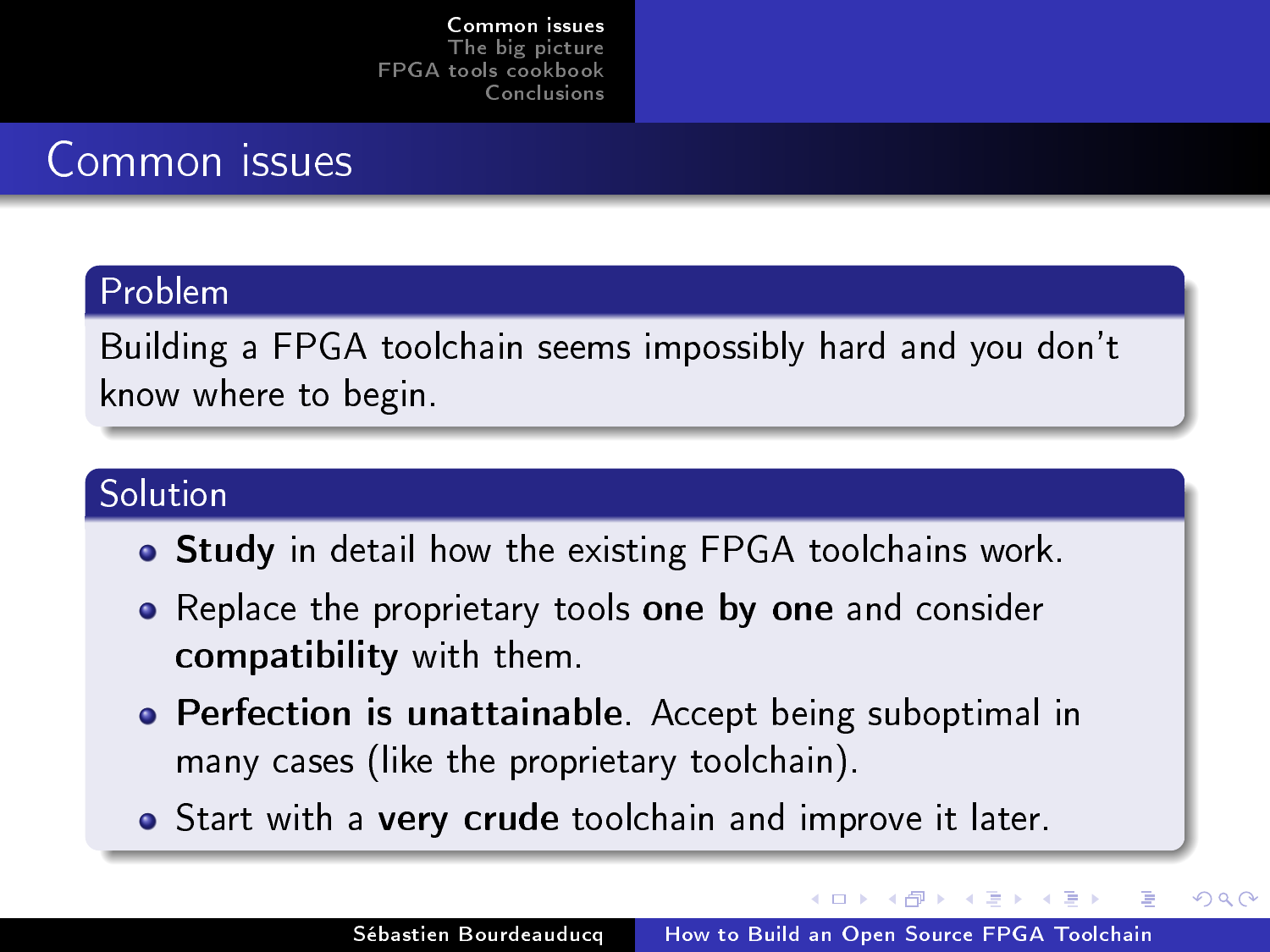## Common issues

## Problem

You know very well how FPGA toolchains work, and it still seems too large of a task for you.

a mills

有  $\sim$  化重变 化重

E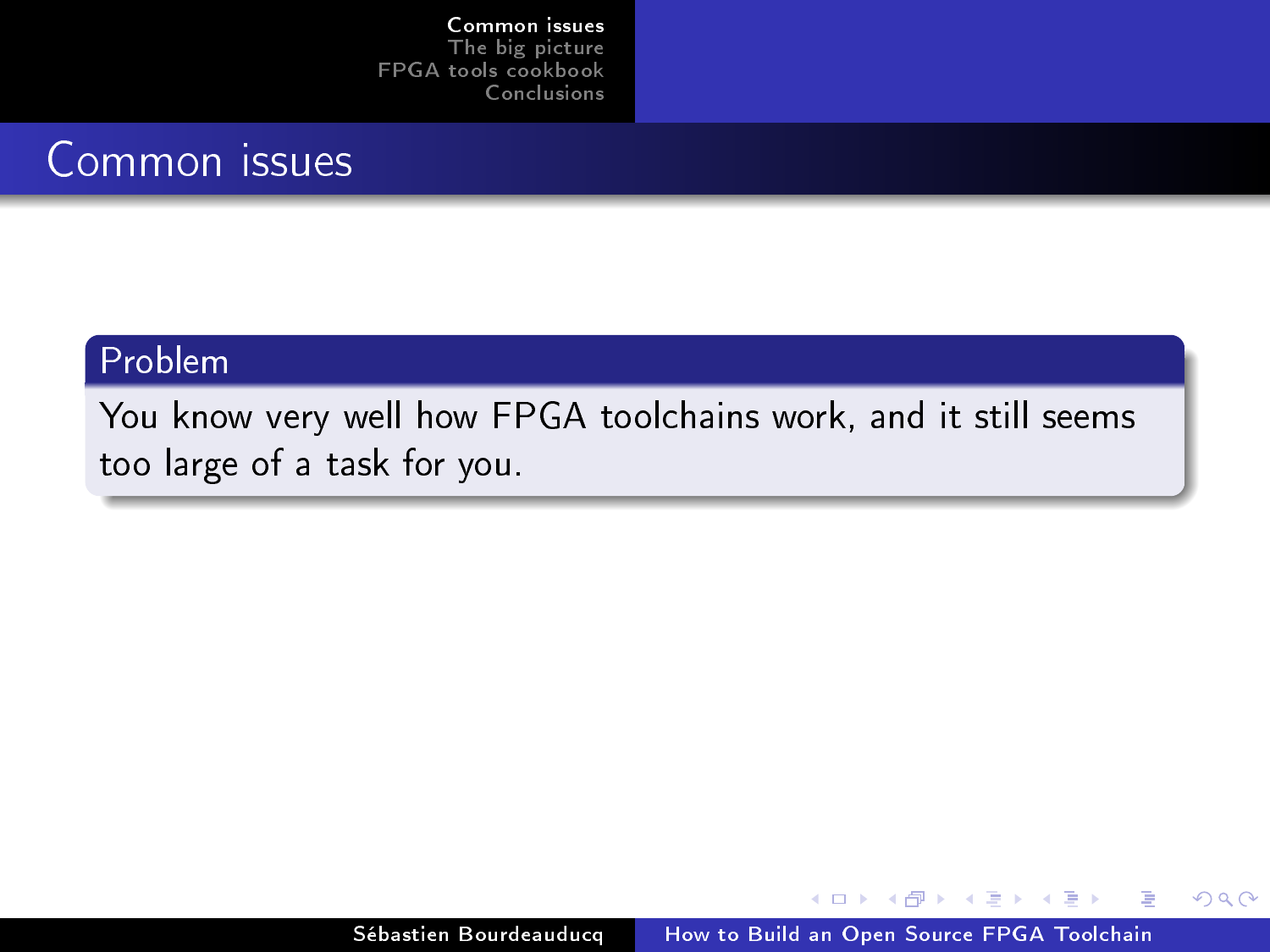## Common issues

#### Problem

You know very well how FPGA toolchains work, and it still seems too large of a task for you.

### **Solution**

Projects like Linux and GNU have been in the same situation. Start crude, small and modular, and adopt an efficient open source development model.

 $-10<sup>-10</sup>$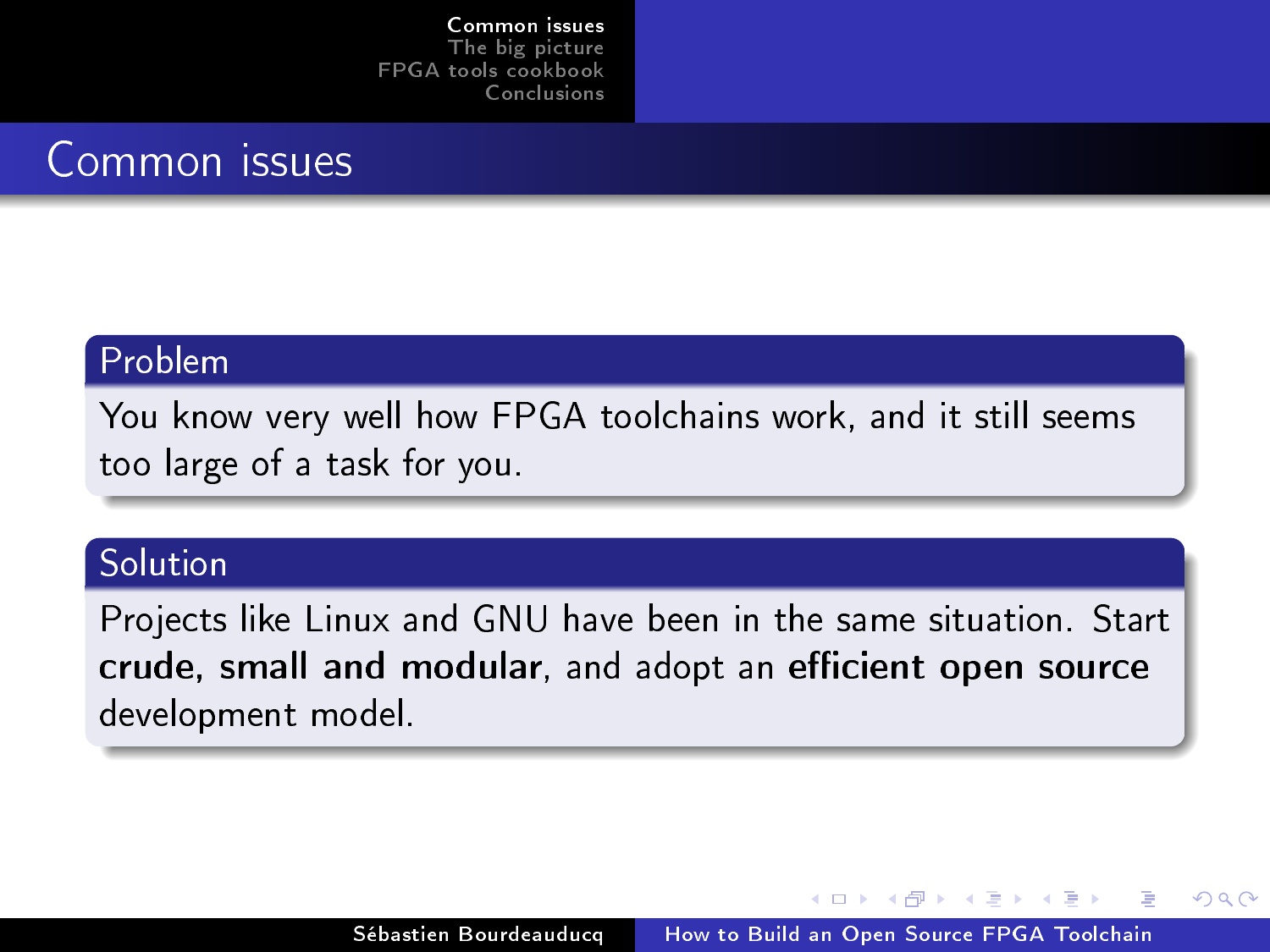# The big picture



**K ロ ト K 伺 ト K ヨ ト K ヨ** 

<span id="page-14-0"></span>Ε

**D**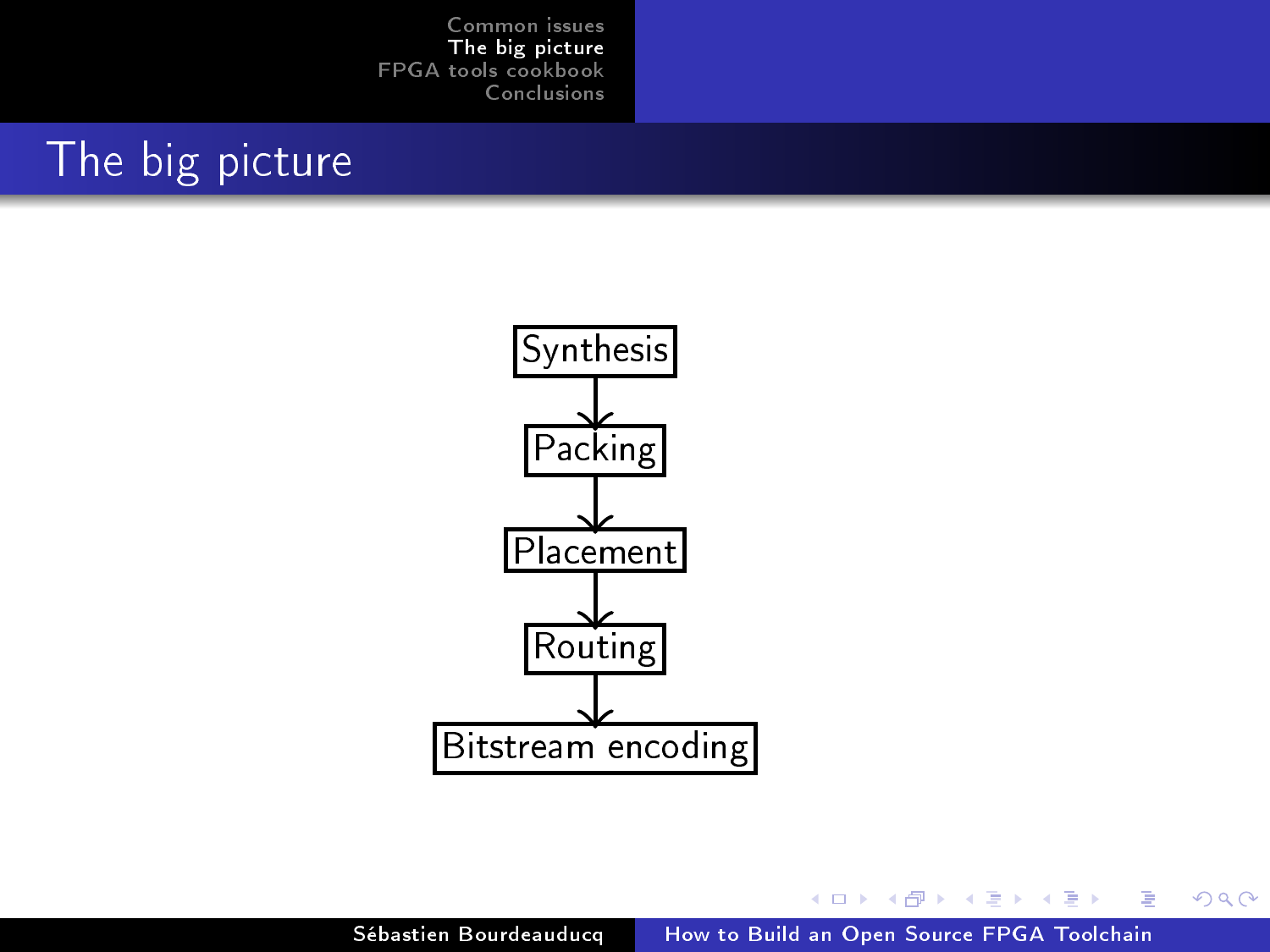[Synthesis](#page-15-0) [Packing](#page-17-0) [Placement](#page-20-0) [Routing](#page-24-0) [Bitstream format](#page-27-0)

# **Synthesis**



Synthesis transforms \*HDL sources into a graph of primitives.

It is called the netlist and contains no information about the physical locations of logic and routes on the chip.

 $\left($  n  $\right)$   $\left($   $\mathbb{R}^{n}$   $\right)$ 

化重复 化重变

<span id="page-15-0"></span> $QQ$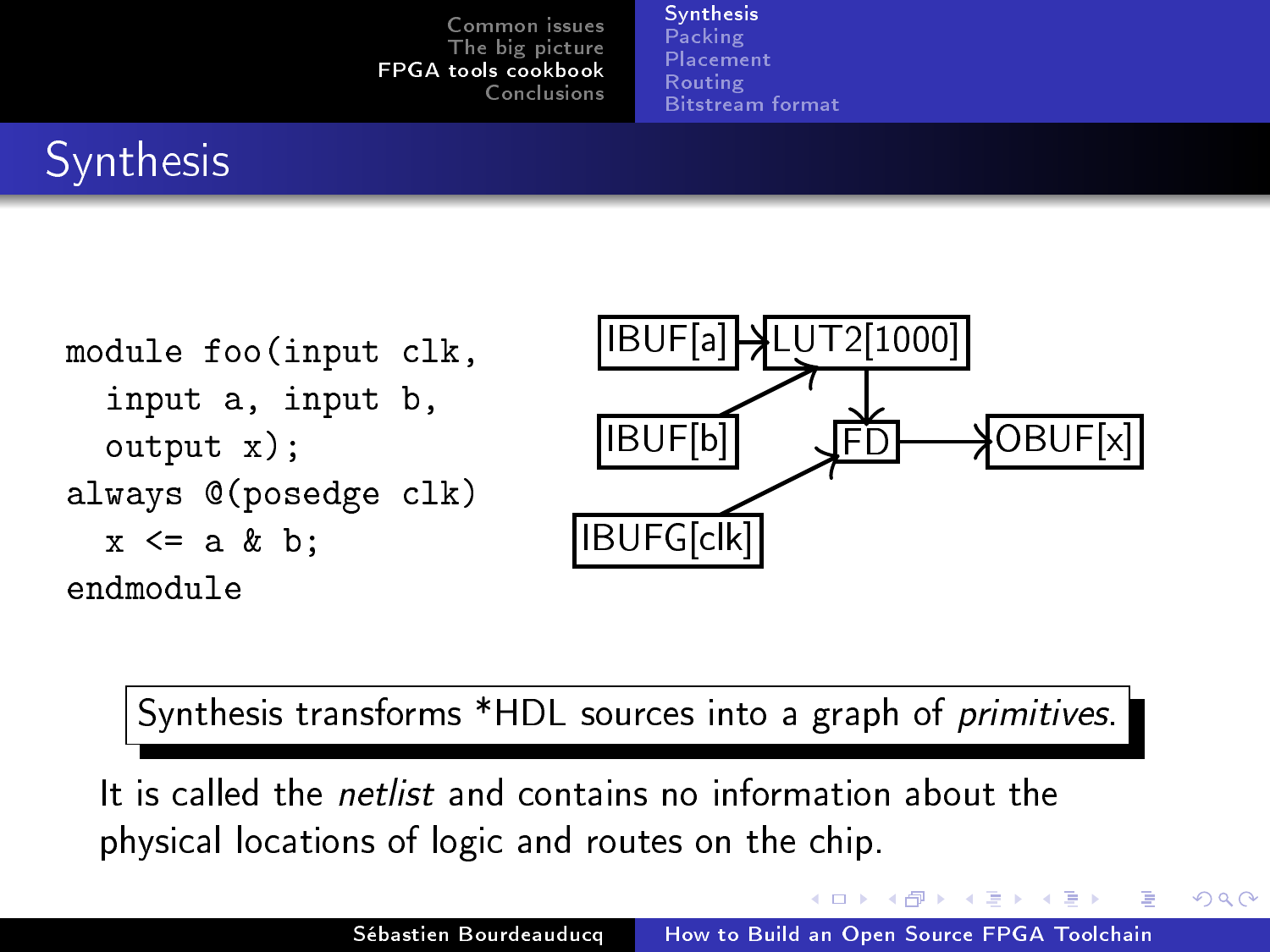[Synthesis](#page-15-0) [Packing](#page-17-0) [Placement](#page-20-0) [Routing](#page-24-0) [Bitstream format](#page-27-0)

## A rather transparent process

- Xst netlists in proprietary NGC format can be exported to "human-readable" EDIF (ngc2edif).
- EDIF netlists can be converted back to NGC and used with all Xilinx tools (edif2ngc).
- Verilog and VHDL netlists (instantiating primitives) can be extracted from NGC files (netgen).
- EDIF and NGC netlists can be viewed in PlanAhead.
- Most primitives are documented by Xilinx.
- Behavioral Verilog models are published for all primitives (UNISIM).

A synthesizer should not be harder to write than a C compiler.

つくい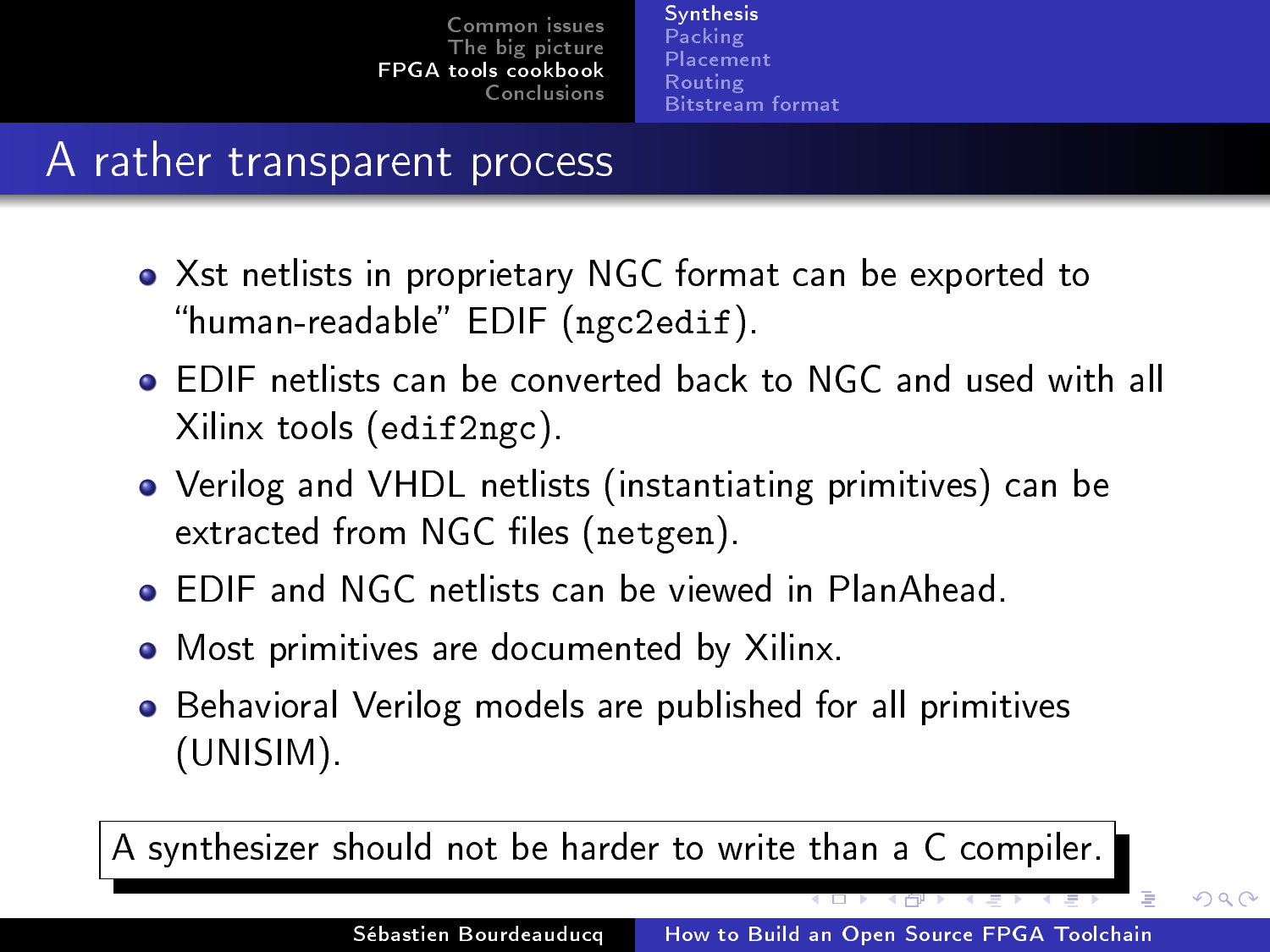[Synthesis](#page-15-0) [Packing](#page-17-0) [Placement](#page-20-0) [Routing](#page-24-0) [Bitstream format](#page-27-0)

# Why packing?



Sébastien Bourdeauducq | [How to Build an Open Source FPGA Toolchain](#page-0-0)

<span id="page-17-0"></span>重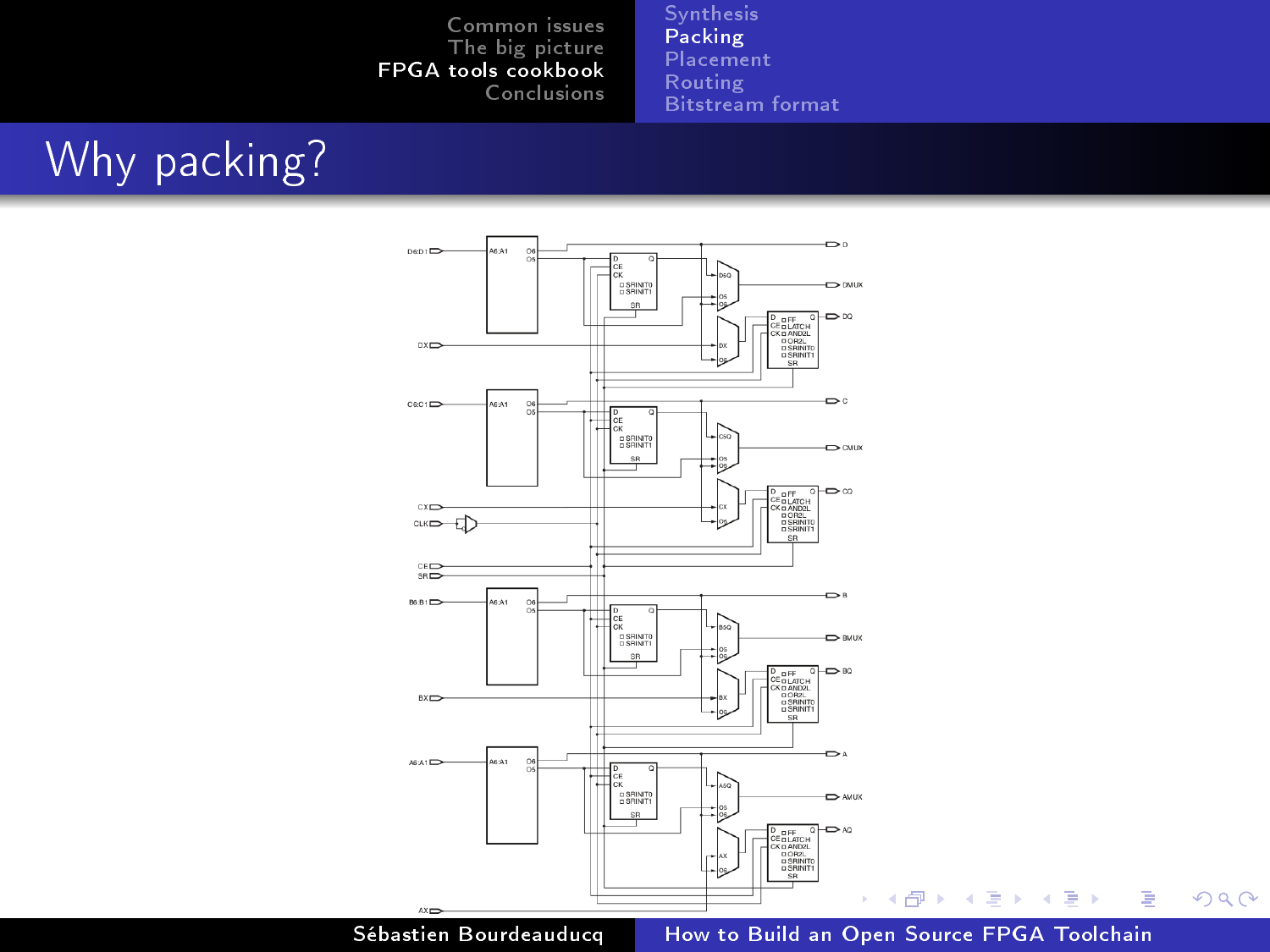[Synthesis](#page-15-0) [Packing](#page-17-0) [Placement](#page-20-0) [Routing](#page-24-0) [Bitstream format](#page-27-0)

# Packing challenges

- Control set restrictions: some signals (clock, reset, clock enable) are shared between all basic elements (LUTs,  $flip$ -flops) in the slice.
- **•** Primitives packed together should be chosen wisely to reduce routing delays and maximize performance.

K ロ ▶ K 何 ▶ K ヨ ▶ K ヨ ▶

 $\Omega$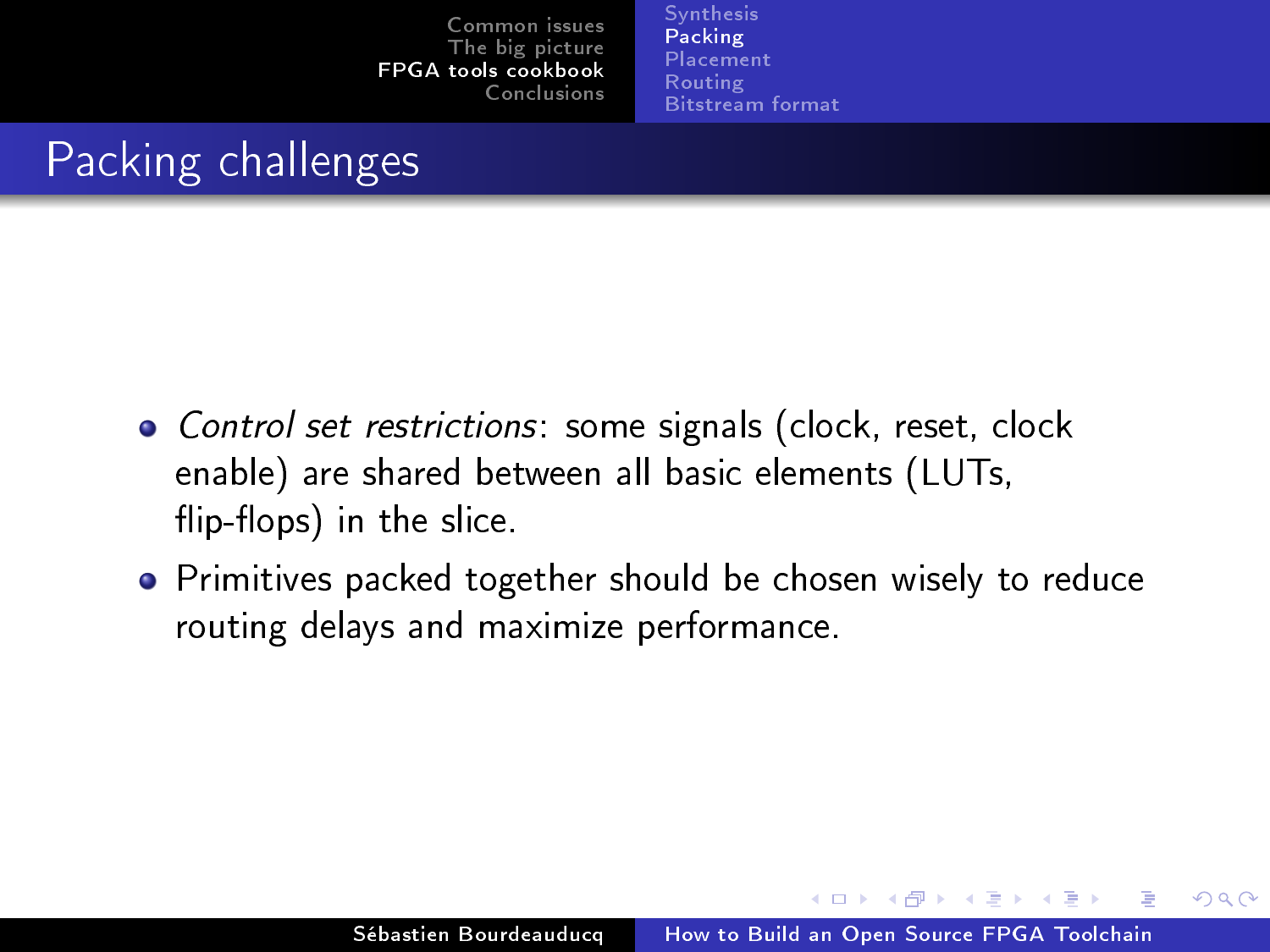[Synthesis](#page-15-0) [Packing](#page-17-0) [Placement](#page-20-0) [Routing](#page-24-0) [Bitstream format](#page-27-0)

# A simple packing algorithm

- **E** Split the input list L of unpacked LUT/FFs into lists  $L_1...L_N$ , according to control sets.
- **2** While at least one of  $L_1...L_N$  is not empty:
	- **O** Pick a random LUT/FF from a random list  $L<sub>x</sub>$  and pack it in a new slice S.
	- **2** While S is not full and  $L_x$  is not empty:
		- **O** For each LUT/FF in  $L_x$ , count the number of inputs it has in common with the LUT/FFs already packed in S.
		- **2** Pick the LUT/FF with the most common inputs and pack it in S. (NB: If there are too few common inputs, we may want to start a new slice instead)
- **3** Return the graph of interconnected slices.

イロメ イ母メ イヨメ イヨメ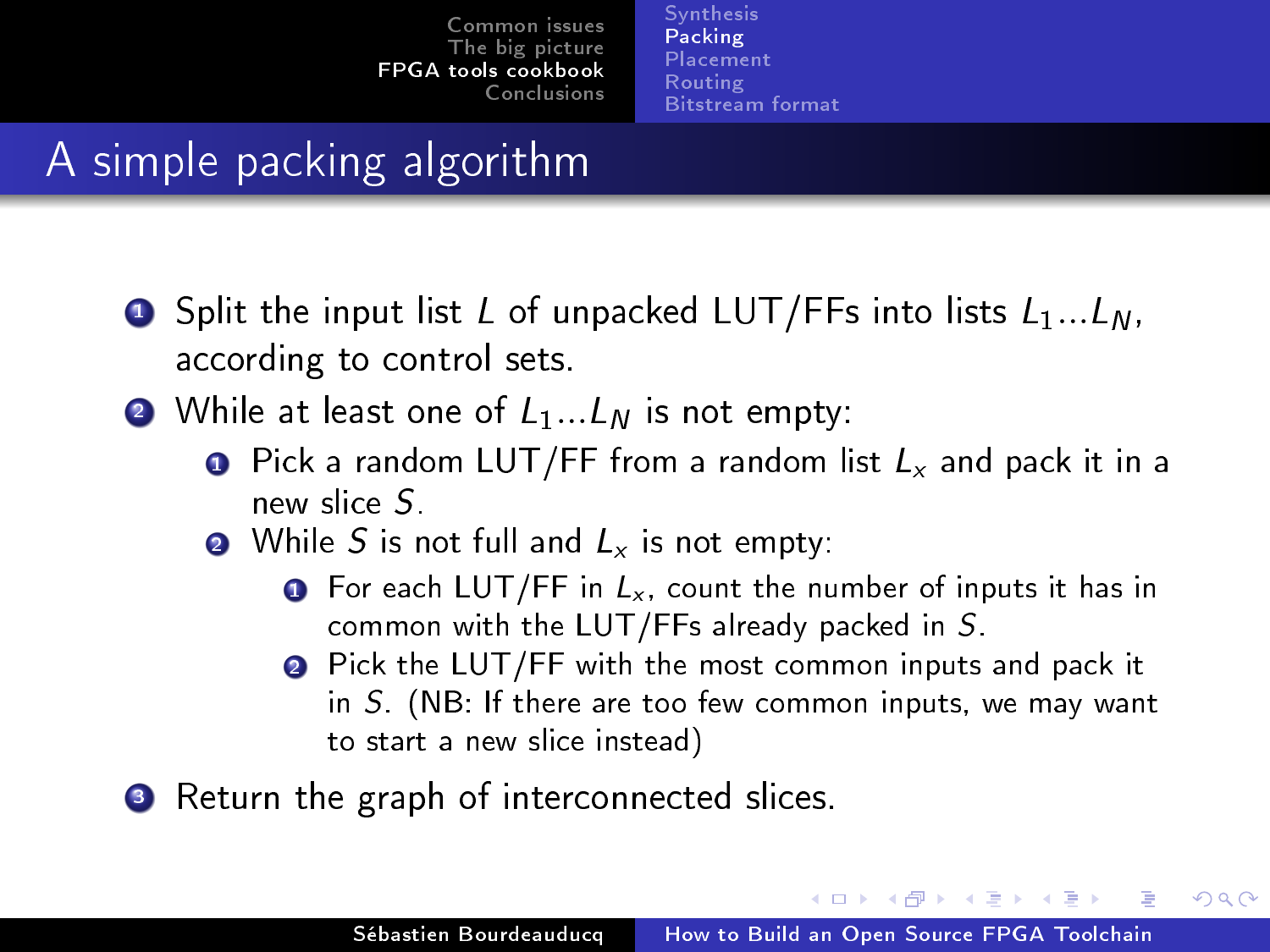[Synthesis](#page-15-0) [Packing](#page-17-0) [Placement](#page-20-0) [Routing](#page-24-0) [Bitstream format](#page-27-0)

# Placement

- The next step is to place the different *sites* (slices, ...) on suitable locations on the chip.
	- For Xilinx, the detailed list of sites is available with xdl -report <chip> and FPGA Editor.
- **•** Try to minimize routing length/delay.
- Since we do not know the routing yet, we have to use a heuristic.
	- Example: sum of the Manhattan distances between connected endpoints.
- First approach: place sites arbitrarily, then try to improve incrementally (hillclimbing).

イロメ イ母メ イヨメ イヨメー

<span id="page-20-0"></span> $\Omega$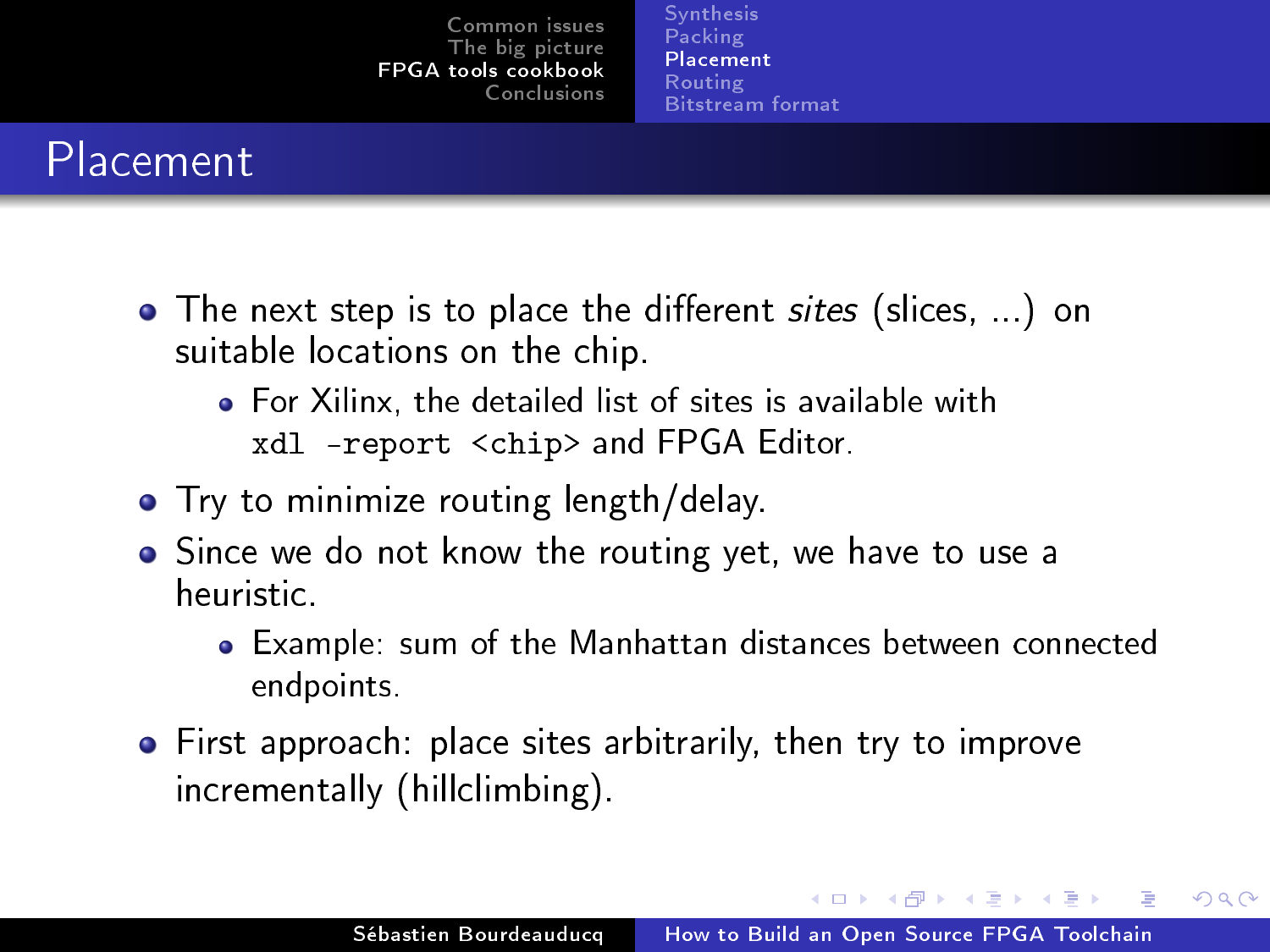[Synthesis](#page-15-0) [Packing](#page-17-0) [Placement](#page-20-0) [Routing](#page-24-0) [Bitstream format](#page-27-0)

# The problem with hillclimbing



E

э

×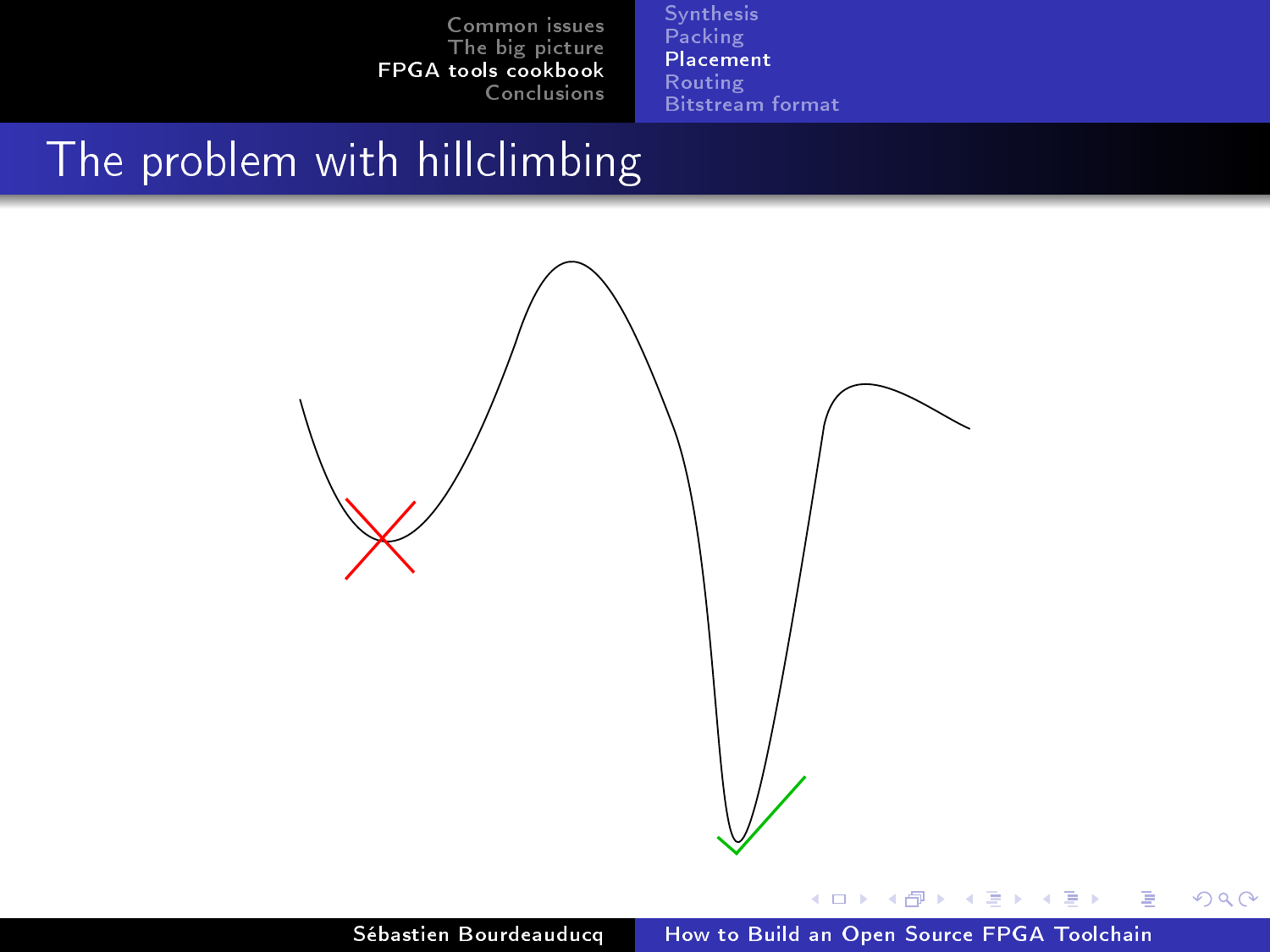[Synthesis](#page-15-0) [Packing](#page-17-0) [Placement](#page-20-0) [Routing](#page-24-0) [Bitstream format](#page-27-0)

# Simulated annealing

- Allow some moves that increase cost, to be capable of leaving local minima.
- **•** Progressively reduce the probability of acceptance of cost-increasing moves.
- Analogy with annealing in metallurgy: reduction of crystal defects by slow cooling.
- The parameter that controls the acceptance of cost-increasing moves is called temperature.

• 
$$
P_{accepted} = e^{-\frac{\Delta cost}{T}}
$$
 if  $\Delta cost > 0$ ,  $P_{accepted} = 1$  otherwise.

K ロ ▶ K 何 ▶ K ヨ ▶ K ヨ ▶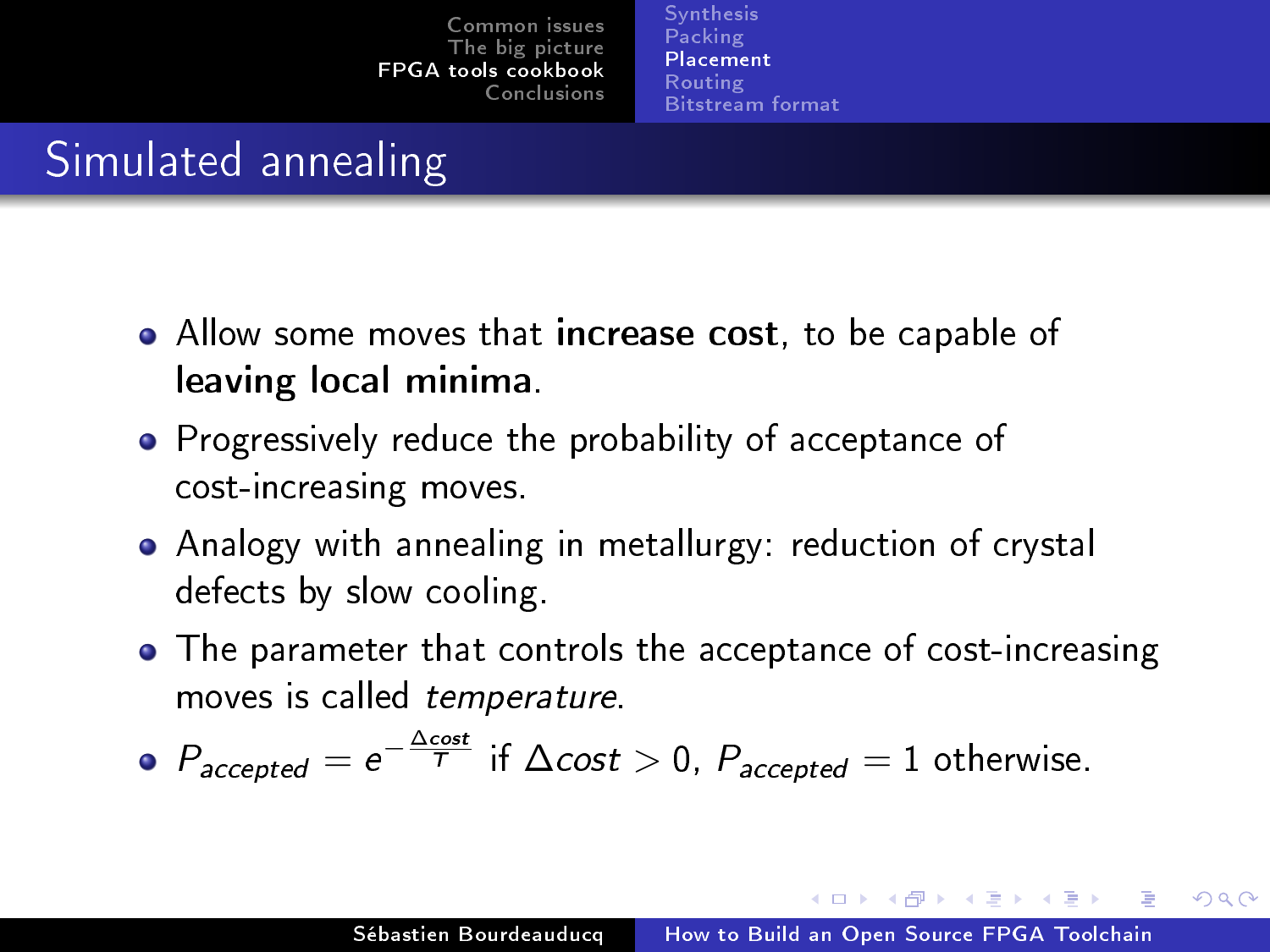[Synthesis](#page-15-0) [Packing](#page-17-0) [Placement](#page-20-0) [Routing](#page-24-0) [Bitstream format](#page-27-0)

# A simple placement algorithm

- Place all sites randomly.
- While the solution is not good enough:
	- Pick a random move and compute its cost variation (i.e. difference in the heuristic function to be optimized).
	- If  $P_{accepted}(\Delta cost, T) > random(0, 1)$ , accept the move.
	- Update the temperature T.

For more details, see for example VPR.

イロメ イ母メ イヨメ イヨ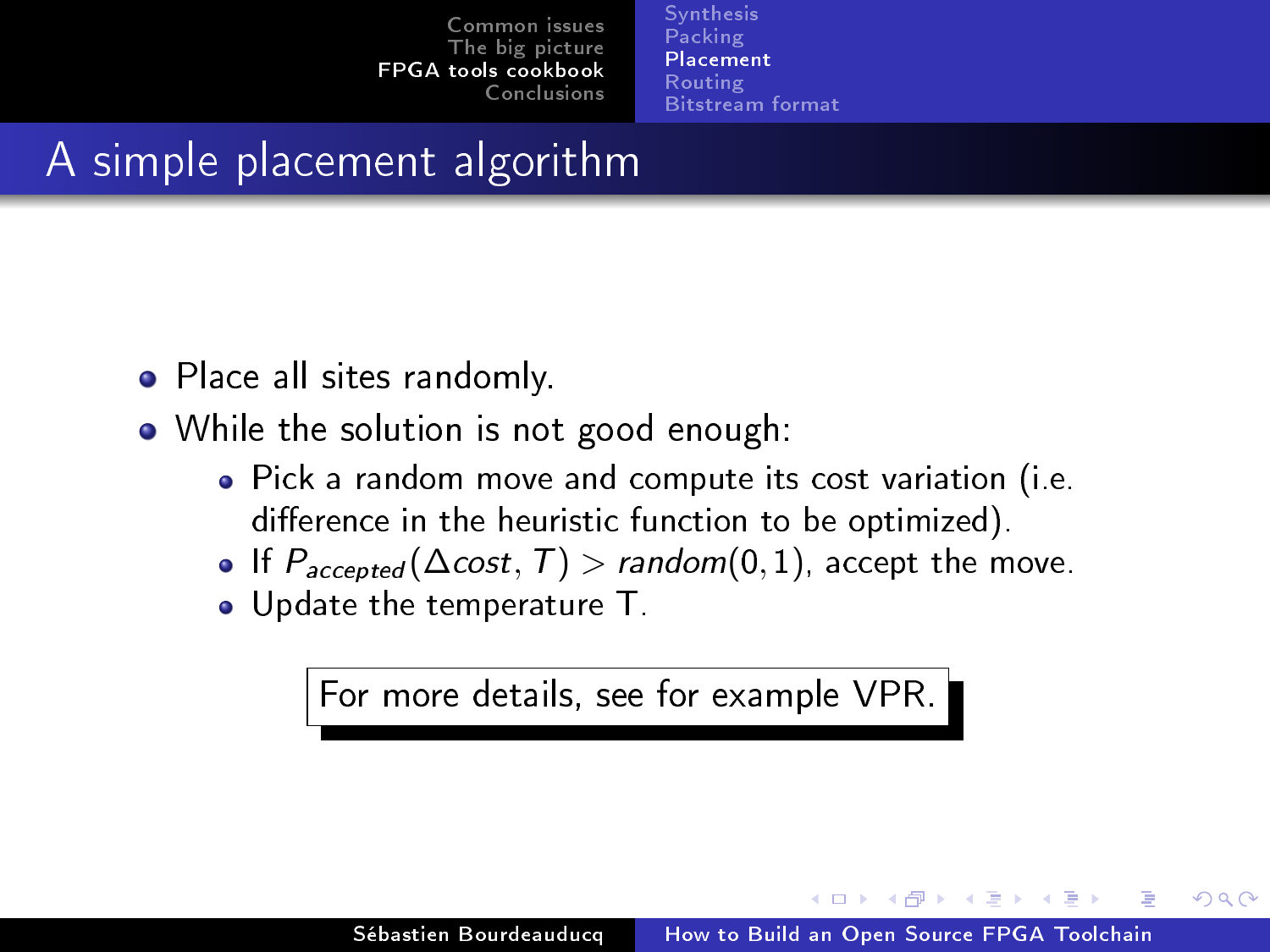[Synthesis](#page-15-0) [Packing](#page-17-0) [Placement](#page-20-0) [Routing](#page-24-0) [Bitstream format](#page-27-0)

# Routing overview

- Purpose: establish the connections between the placed sites.
- **One output** pin of a site drives one or several input pins.
- Chips contain a network of wires and unidirectional switches called PIPs (Programmable Interconnect Points) can connect two wires together.
- Site I/Os are permanently attached to special *pinwires* (on which PIPs are present to continue routing).

K ロ ▶ K 何 ▶ K 手 ▶ K 手 ▶

<span id="page-24-0"></span> $\Omega$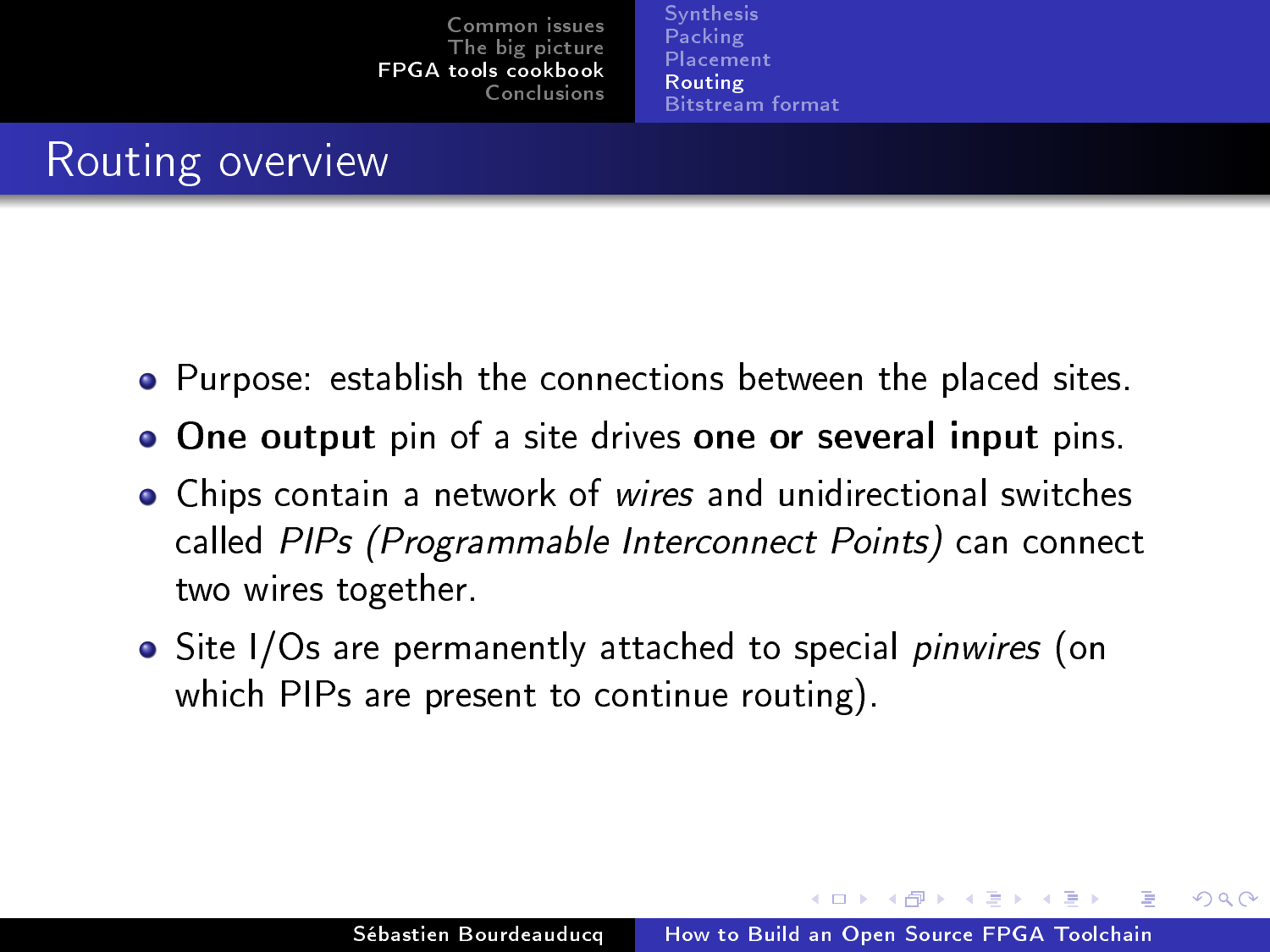[Synthesis](#page-15-0) [Packing](#page-17-0) [Placement](#page-20-0) [Routing](#page-24-0) [Bitstream format](#page-27-0)

## Understanding the switch network

- All PIPs and wires can be listed with xdl -report -pips <chip>
- Very large text output (1GB for medium-small FPGAs).
- Fully expanded description of a quite regular architecture.
- Many switching structures have equivalent PIP/wire graphs.
- Need to identify all types of switching structures present in a FPGA family:
	- smaller "factored" database
	- faster tool runtime, less memory utilization
	- enables interconnect timing models to be built

∢ロト ∢母ト ∢ヨト ∢ヨト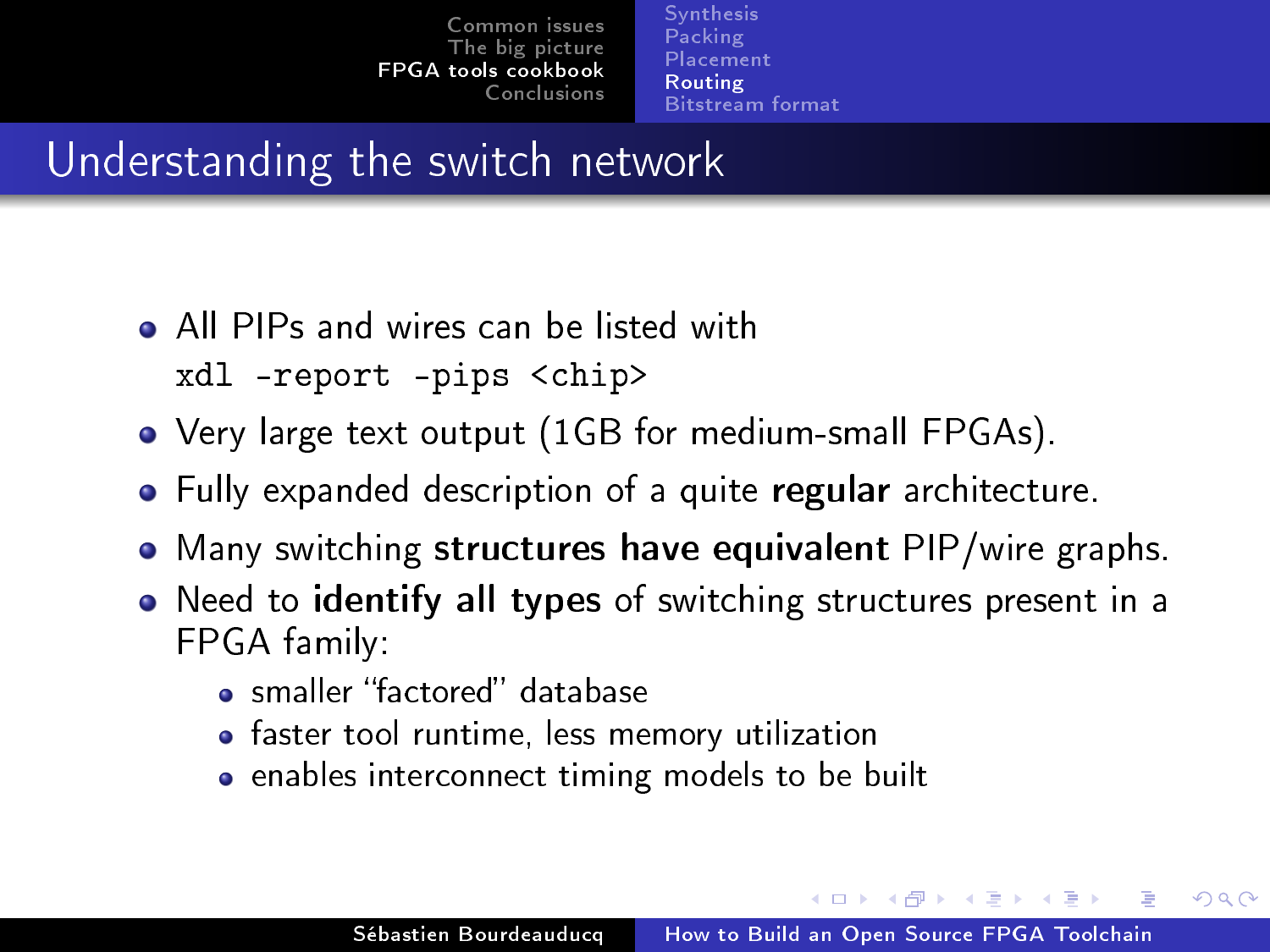[Synthesis](#page-15-0) [Packing](#page-17-0) [Placement](#page-20-0) [Routing](#page-24-0) [Bitstream format](#page-27-0)

# A simple routing algorithm

- $\bullet$   $P_s =$  pinwire(source);  $P_d =$  pinwires(destinations);
- $R = {P_s}$
- **3** While  $P_d \not\subset R$ :
	- **O** For all wires w in R, for all PIPs p departing from w with destination(p)  $\notin$  R and destination(p) is available:

$$
\bullet \ \ R = R \cup \{ \text{destination}(p) \}
$$

$$
H[destination(p)] = p
$$

$$
\bullet \ \ L = \{\}
$$

**•** For all pinwires d in  $P_d$ :

$$
\bullet \ \ c = d, \text{ while } c \neq P_s.
$$

$$
\bullet \ \ L = L \cup \{H[c]\}
$$

**2**  $c = source(H[c])$ 

**6** Return the set of PIPs to use L.

and and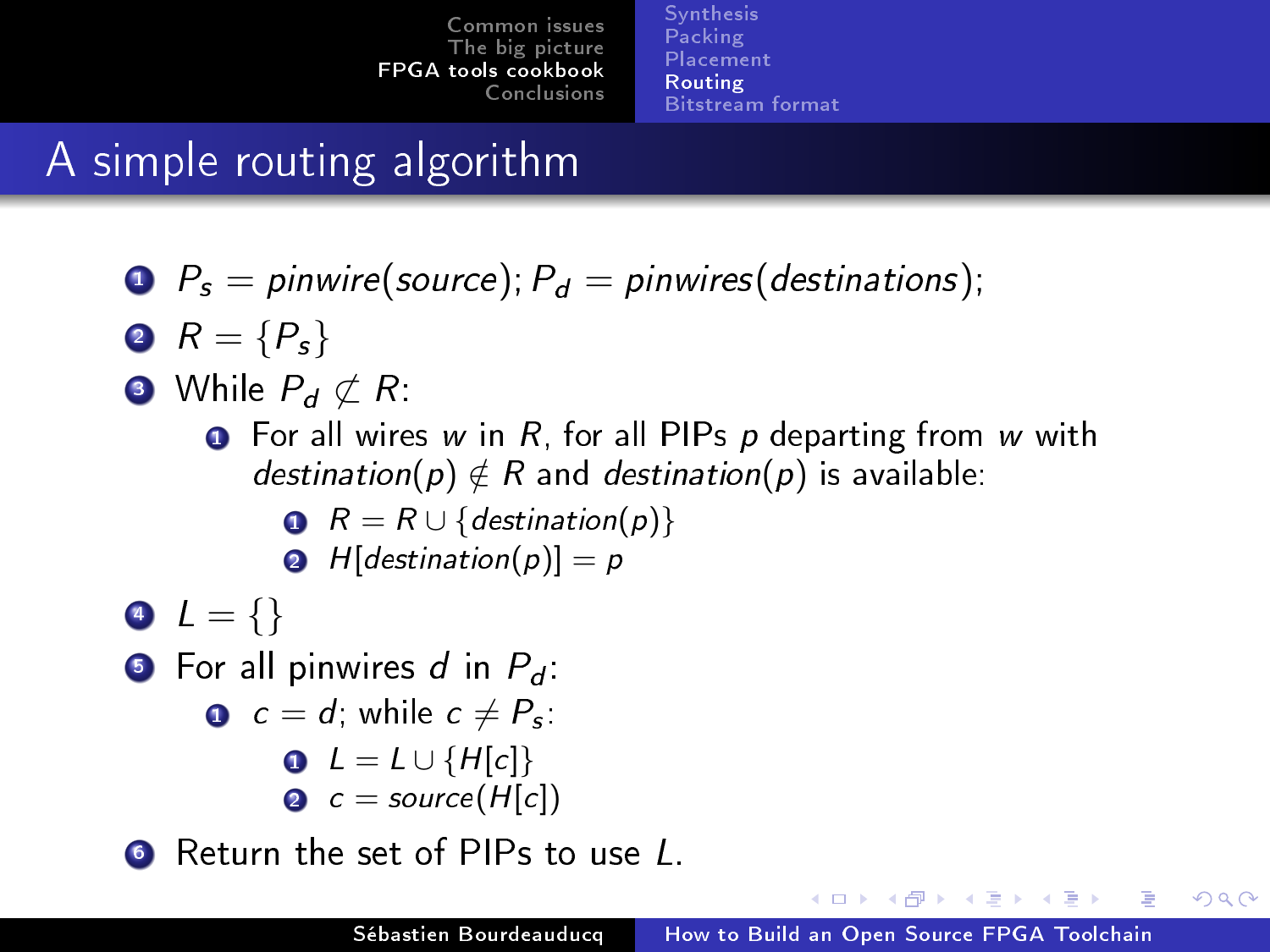[Synthesis](#page-15-0) [Packing](#page-17-0) [Placement](#page-20-0) [Routing](#page-24-0) [Bitstream format](#page-27-0)

## Bitstream format

- General structure is regular and sparsely documented.
- Site configuration encoding:
	- Straightforward black-box reverse engineering.
	- . Change with FPGA Editor or xd1, examine difference in output.
- Interconnect configuration encoding:
	- DRC won't let you turn on individual PIPs.
	- Crack software to remove this restriction (if possible).
	- Or use set operations to isolate bits (Debit method).

<span id="page-27-0"></span>∢ ロ ▶ 〈 何 ▶ 〈 后 ▶ 〈 后 ▶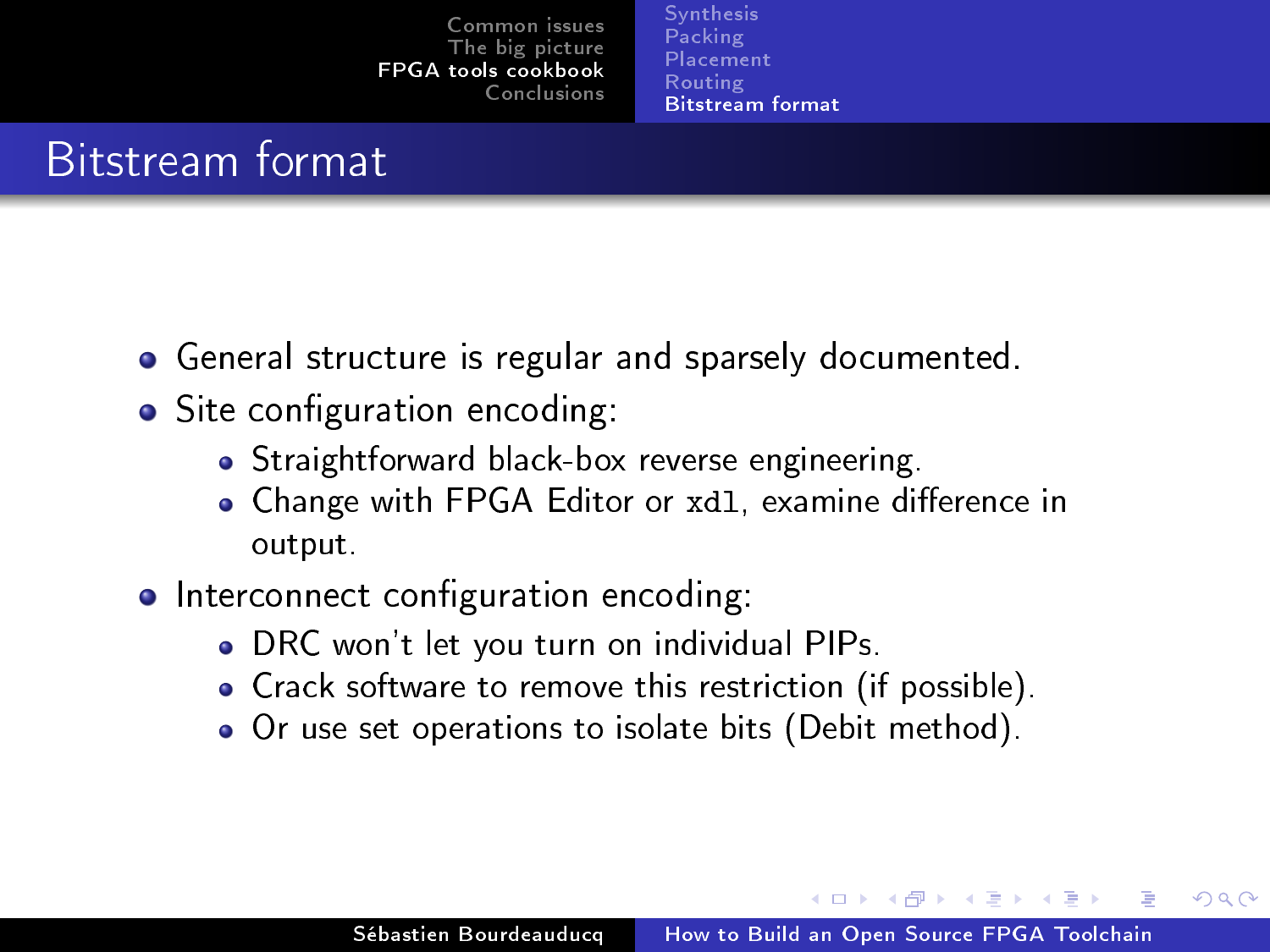[Synthesis](#page-15-0) [Placement](#page-20-0) [Routing](#page-24-0) [Bitstream format](#page-27-0)

# PIP to bit mapping

Simple basic rule: each wire is driven by a single multiplexer controlled by a 1-hot, 2-hot or 3-hot word.



K ロ ▶ K 何 ▶ K ヨ ▶ K ヨ ▶

 $QQ$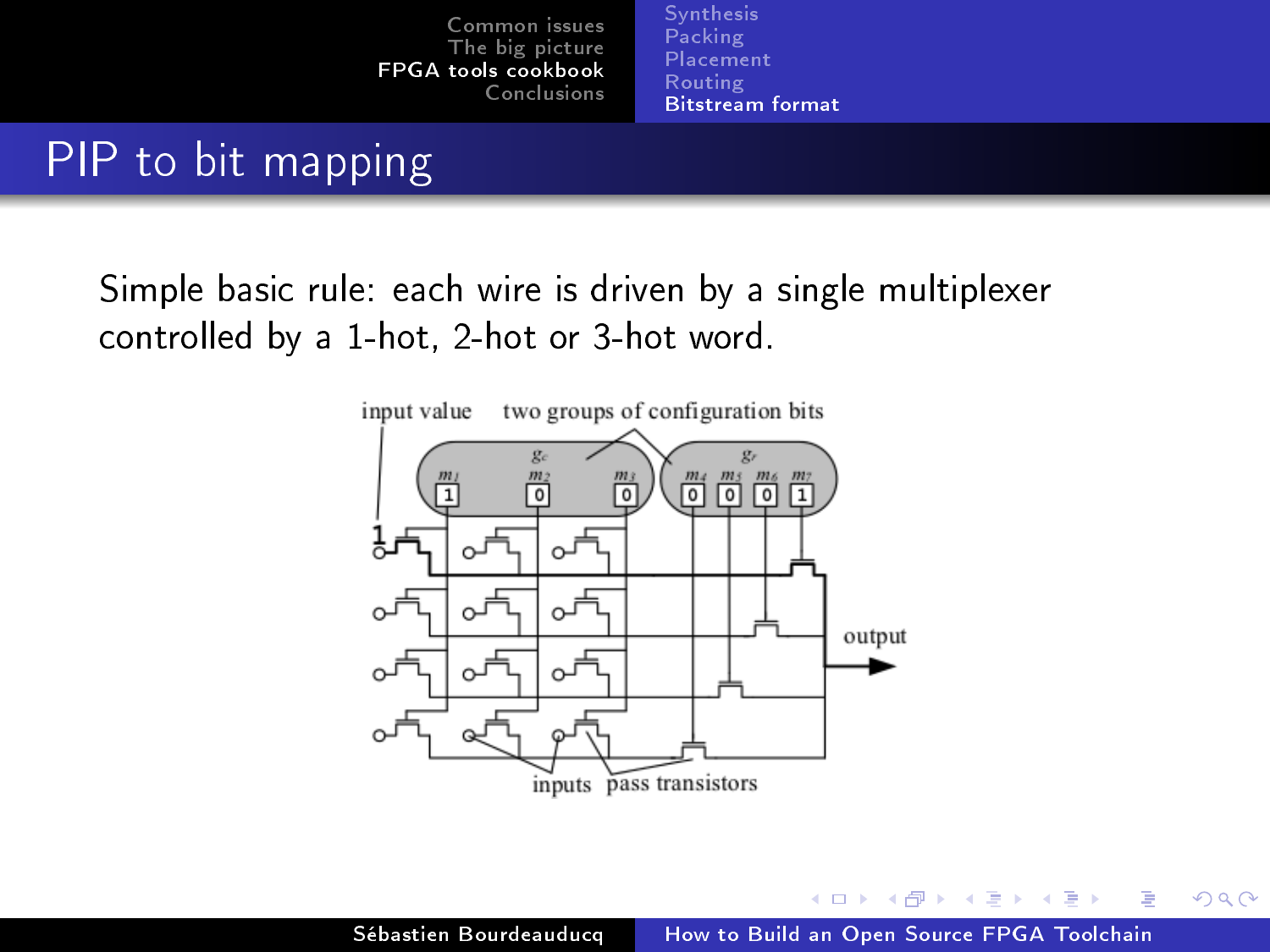**[Resources](#page-29-0)** [Conclusion](#page-35-0) [Going further](#page-36-0)

## ODIN II, ABC

Academic tools for synthesis, open source licenses. Only target theoretic architectures. <http://www.eecg.toronto.edu/vtr/>

K ロ ▶ K 何 ▶ K ヨ ▶ K ヨ ▶

<span id="page-29-0"></span> $QQ$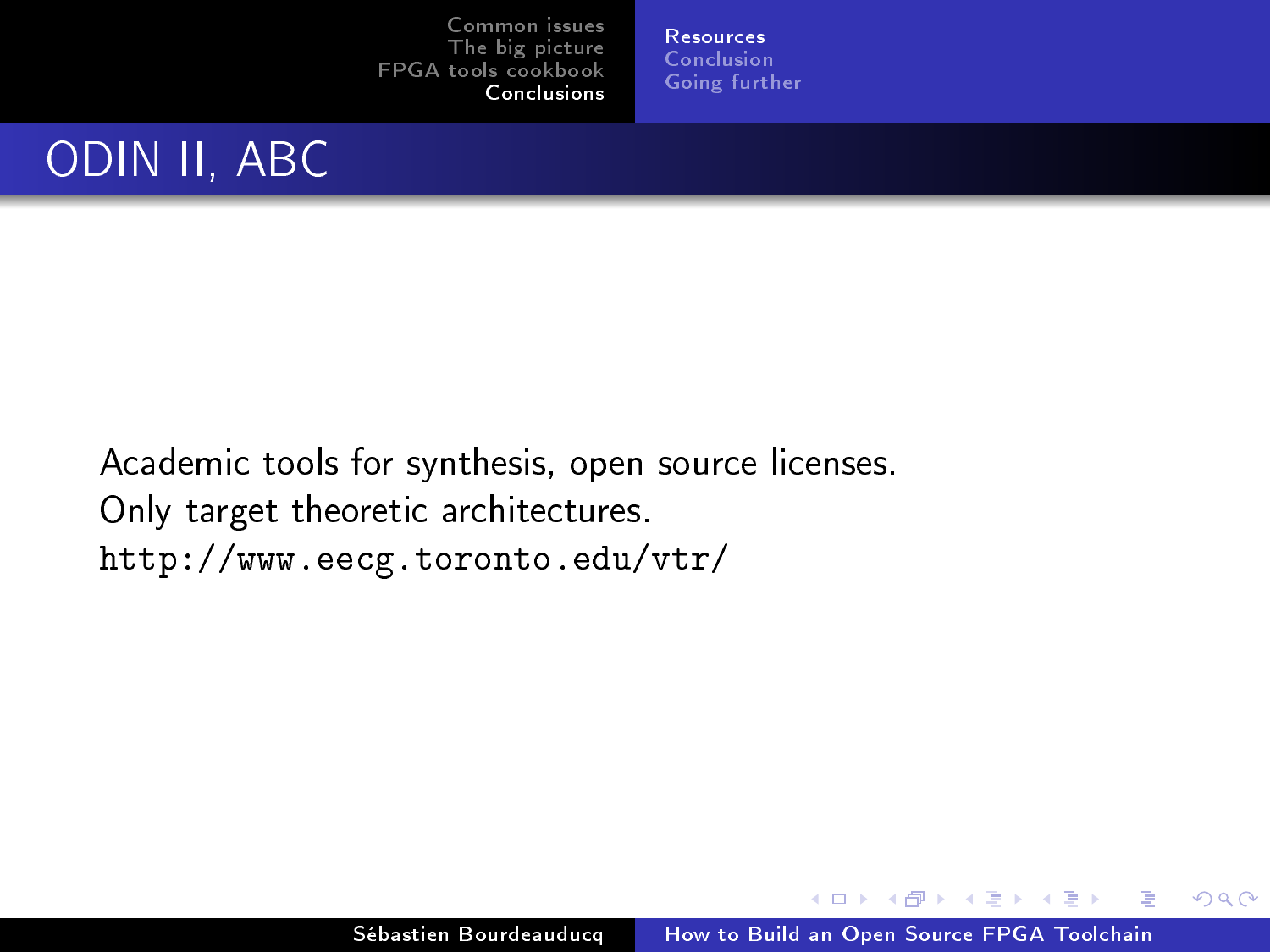**[Resources](#page-29-0)** [Conclusion](#page-35-0) [Going further](#page-36-0)

Academic tool for packing, placement and routing. Non-free, but can serve as inspiration.

Only targets theoretic architectures.

<http://www.eecg.utoronto.ca/vpr/>

K ロ ▶ K 何 ▶ K ヨ ▶ K ヨ ▶

 $2990$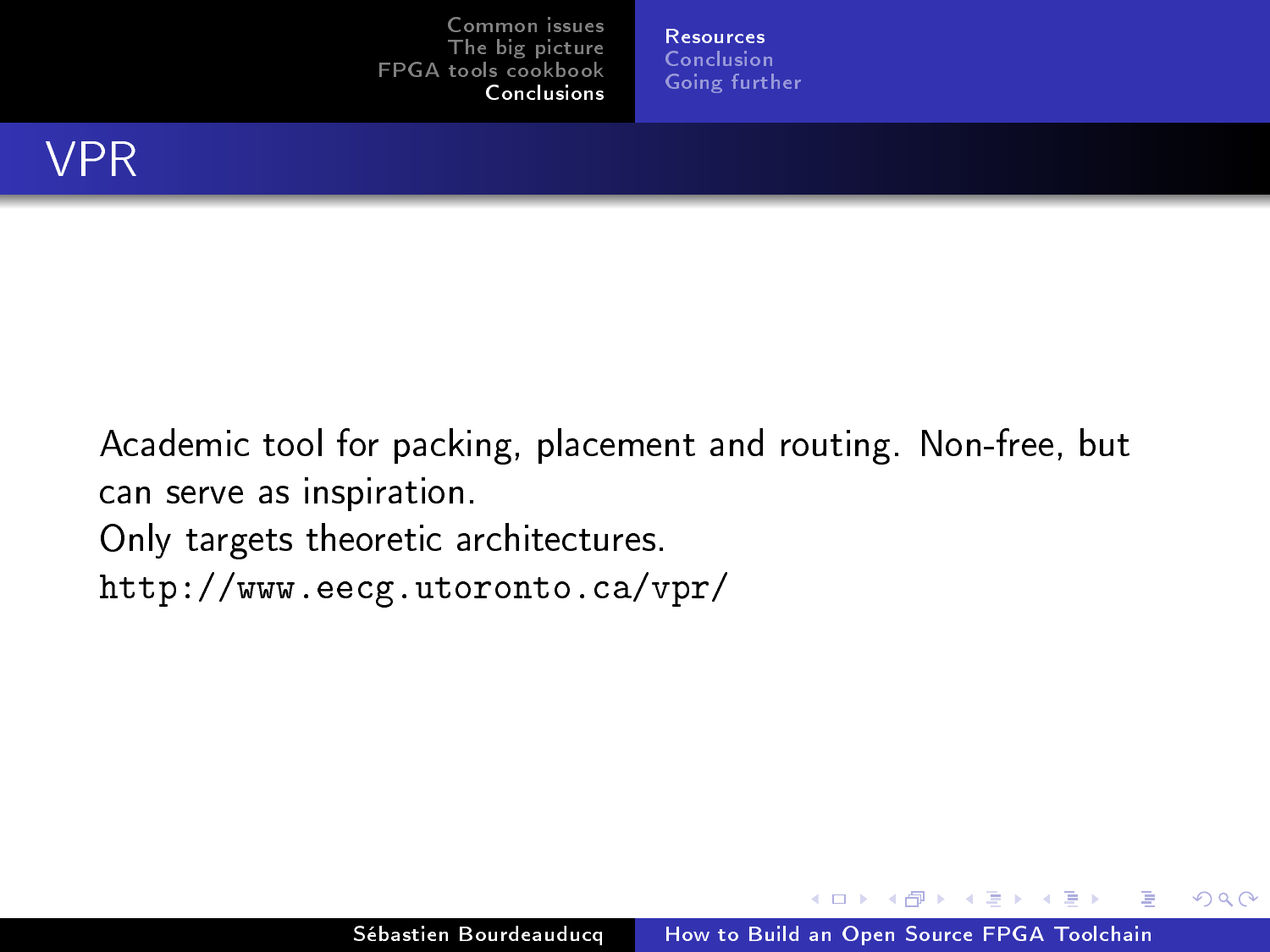[Resources](#page-29-0) [Conclusion](#page-35-0) [Going further](#page-36-0)

Academic software similar to FPGA Editor. Open source but written in Java.

Based on XDL and can be used with real chip and the proprietary Xilinx bitstream generator.

<http://rapidsmith.sourceforge.net/>

K ロ ▶ K 何 ▶ K 手 ▶ K 手 ▶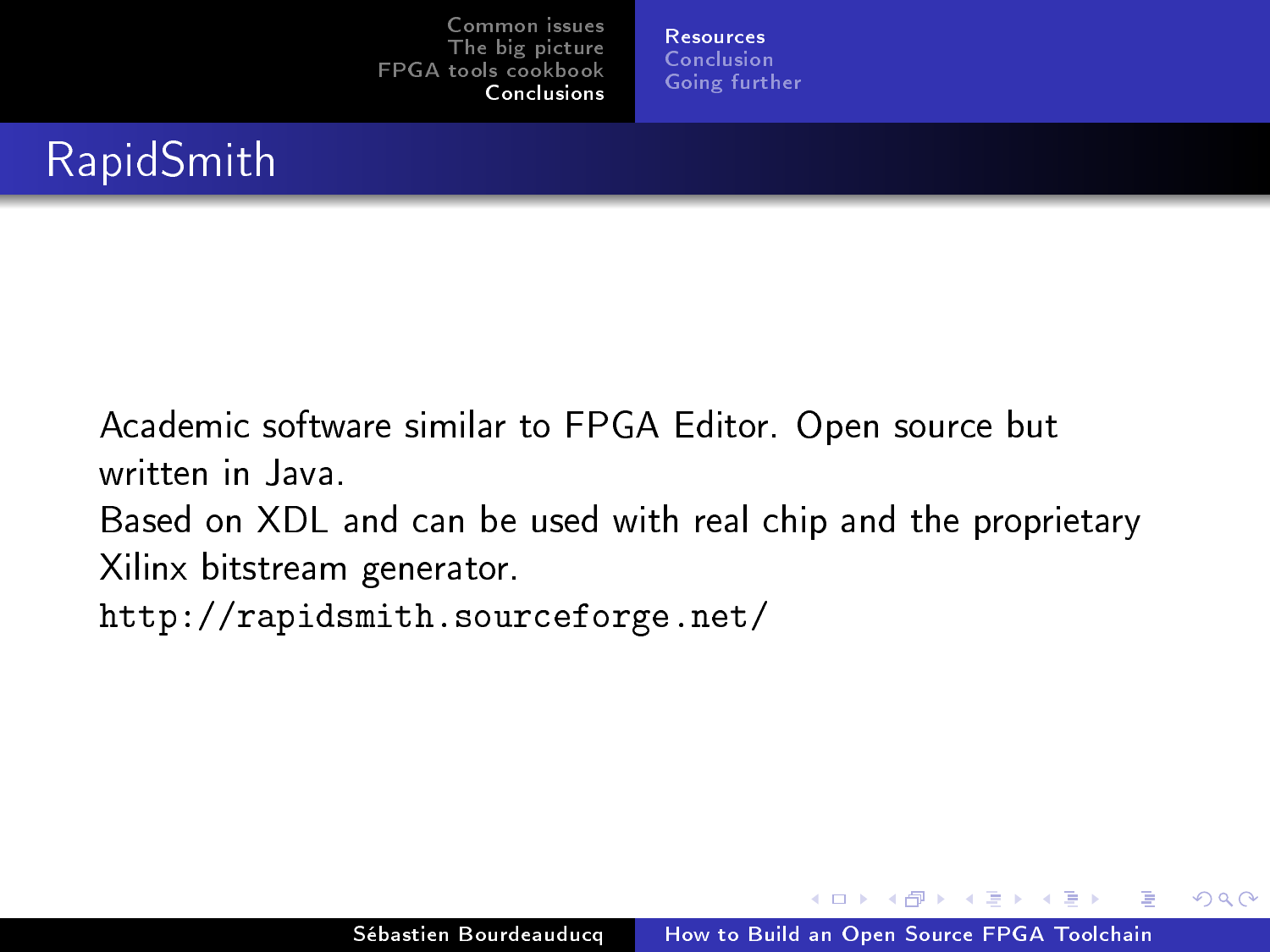[Resources](#page-29-0) [Conclusion](#page-35-0) [Going further](#page-36-0)



A pioneering attempt at making sense of the Xilinx bitstream format.

<http://www.ulogic.org/>

E

K ロ ▶ K 何 ▶ K ヨ ▶ K ヨ ▶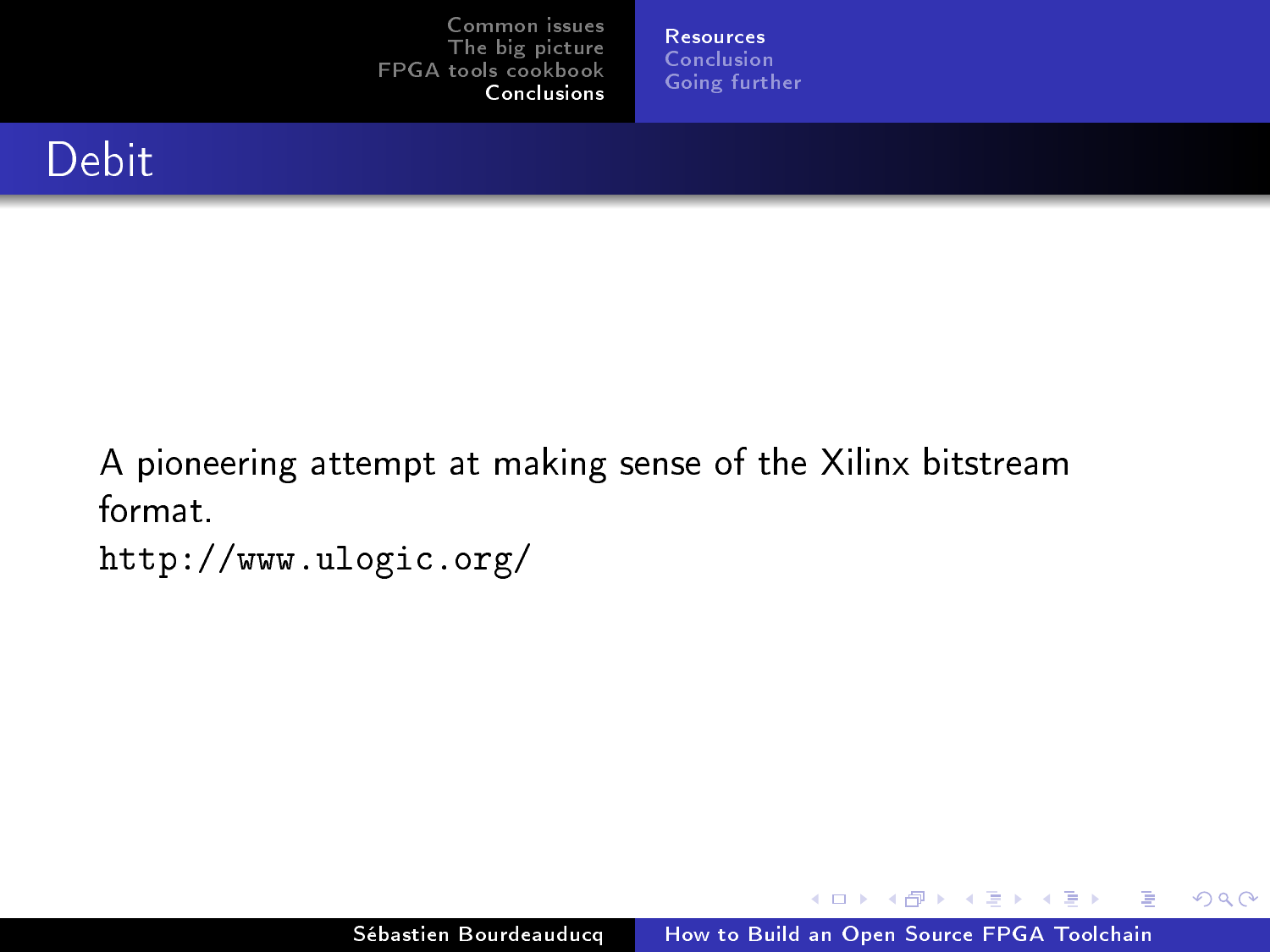[Resources](#page-29-0) [Conclusion](#page-35-0) [Going further](#page-36-0)

ReCoBus has made more thorough bitstream format analyses. Software is non-free, but very interesting publications. <http://www.recobus.de/>

K ロ ▶ K 何 ▶ K ヨ ▶ K ヨ ▶

 $2990$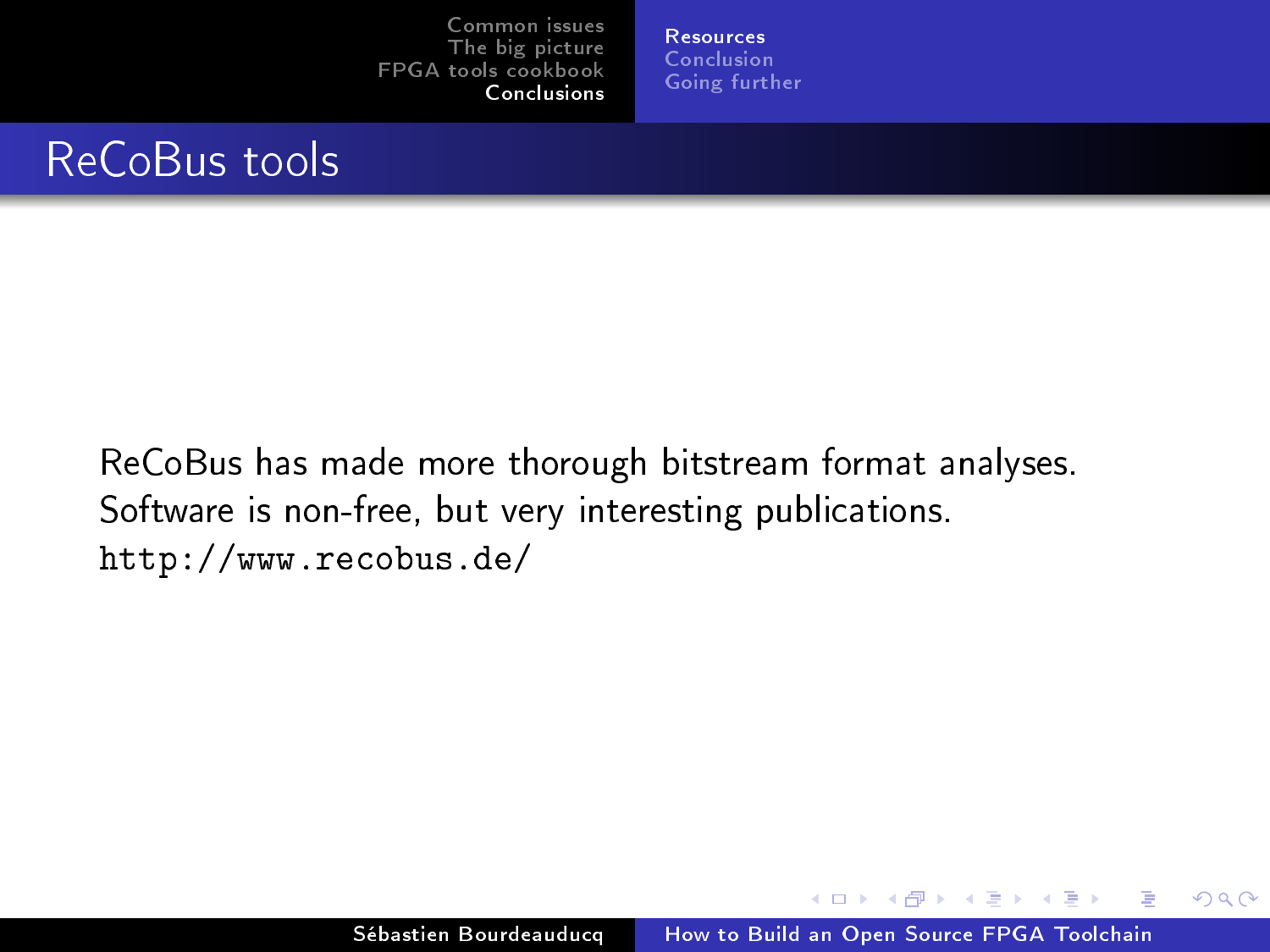[Resources](#page-29-0) [Conclusion](#page-35-0) [Going further](#page-36-0)

# Leading an open source project

Linus Torvalds's opinions are generally interesting... [http://h30565.www3.hp.com/t5/Feature-Articles/](http://h30565.www3.hp.com/t5/Feature-Articles/Linus-Torvalds-s-Lessons-on) [Linus-Torvalds-s-Lessons-on](http://h30565.www3.hp.com/t5/Feature-Articles/Linus-Torvalds-s-Lessons-on) <-Software-Development-Management/ba-p/440>

a militar

**ACCESSOR** 

 $\Omega$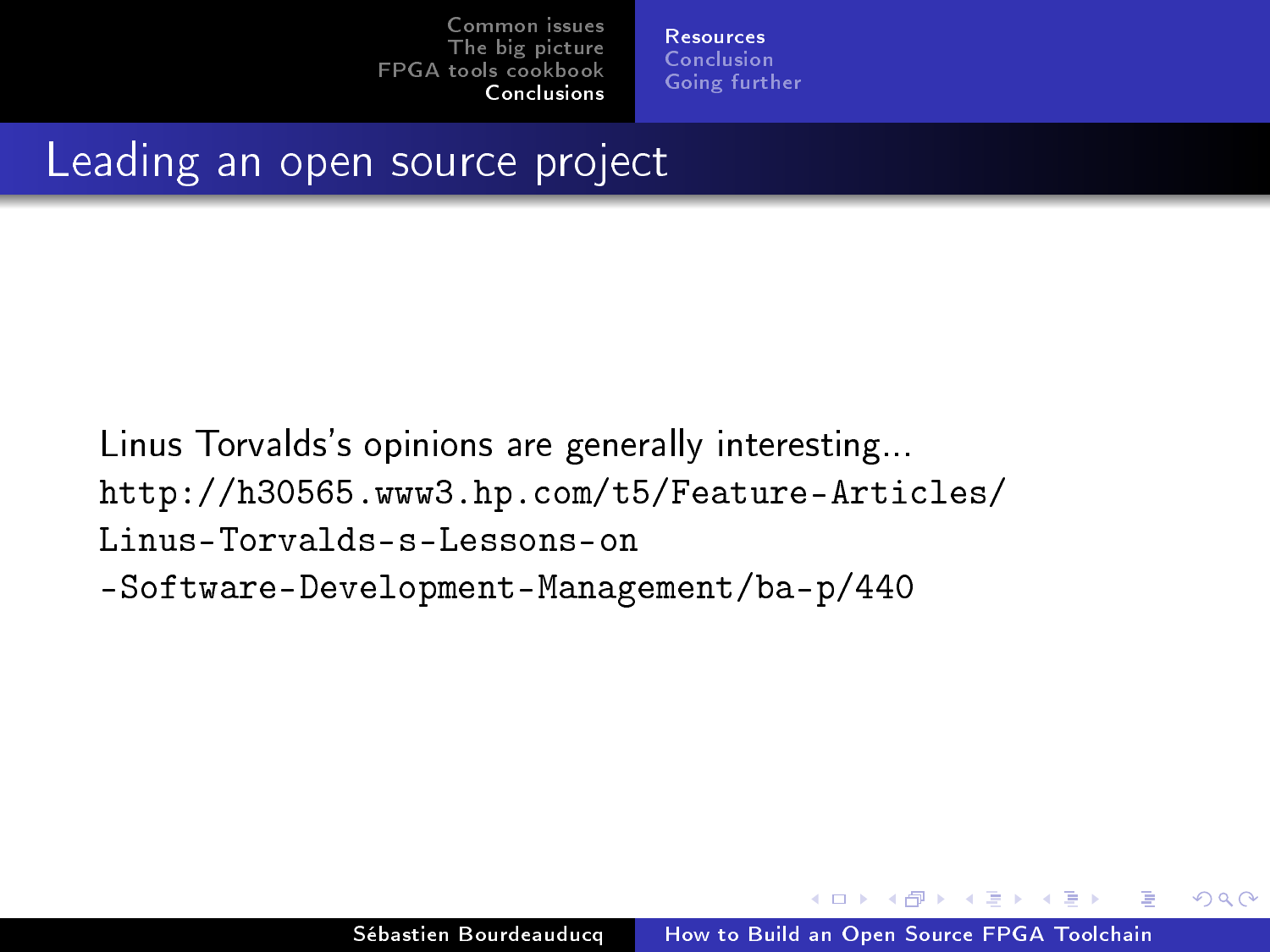[Resources](#page-29-0) [Conclusion](#page-35-0) [Going further](#page-36-0)

# Conclusion

## An open source FPGA toolchain is possible, it just needs some work.

These slides online and more: <http://www.milkymist.org/fpgatools> Thank you for your attention!

and and

<span id="page-35-0"></span>す 何 トーイ ヨート コイ ヨート